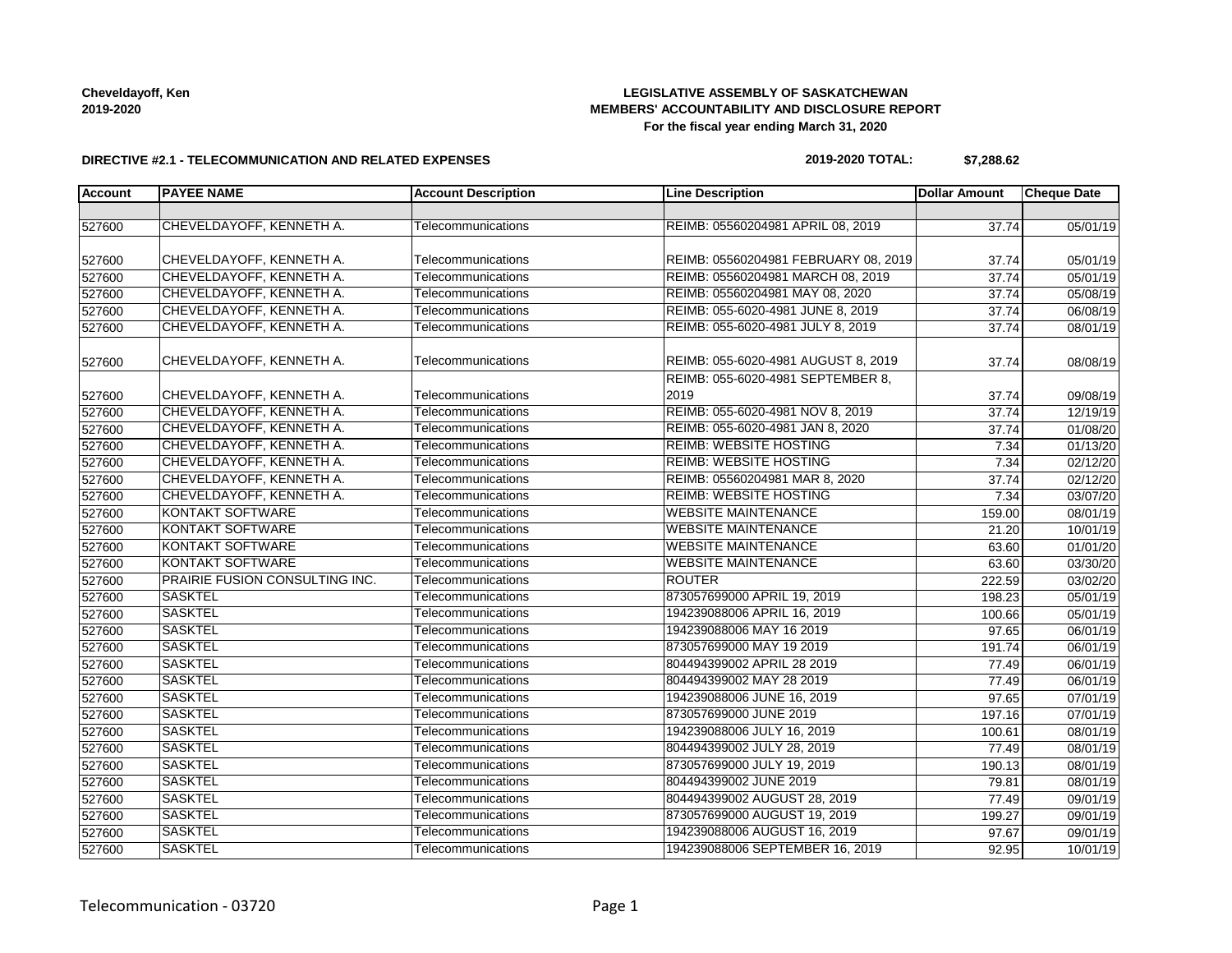| <b>Account</b> | <b>PAYEE NAME</b>                | <b>Account Description</b>    | <b>Line Description</b>             | <b>Dollar Amount</b> | <b>Cheque Date</b> |
|----------------|----------------------------------|-------------------------------|-------------------------------------|----------------------|--------------------|
| 527600         | <b>SASKTEL</b>                   | Telecommunications            | 804494399002 SEPTEMBER 28, 2019     | 77.49                | 10/01/19           |
| 527600         | <b>SASKTEL</b>                   | Telecommunications            | 873057699000 SEPTEMBER 19, 2019     | 190.84               | 10/01/19           |
| 527600         | <b>SASKTEL</b>                   | Telecommunications            | 804494399002 OCT 28, 2019           | 79.81                | 11/01/19           |
| 527600         | <b>SASKTEL</b>                   | Telecommunications            | 01942390 OCT 16 2019                | 97.66                | 11/01/19           |
| 527600         | <b>SASKTEL</b>                   | Telecommunications            | 873057699000 OCTOBER 19, 2019       | 190.19               | 11/01/19           |
| 527600         | <b>SASKTEL</b>                   | Telecommunications            | 804494399002 NOVEMBER 28, 2019      | 77.49                | 12/01/19           |
| 527600         | <b>SASKTEL</b>                   | Telecommunications            | 194239088006 NOVEMBER 16, 2019      | 97.67                | 12/01/19           |
| 527600         | <b>SASKTEL</b>                   | Telecommunications            | 873057699000 NOVEMBER 19, 2019      | 191.48               | 12/01/19           |
| 527600         | <b>SASKTEL</b>                   | Telecommunications            | 194239088006 DECEMBER 16, 2019      | 97.67                | 01/01/20           |
| 527600         | <b>SASKTEL</b>                   | Telecommunications            | 873057699000 DEC 19, 2019           | 190.75               | 01/01/20           |
| 527600         | <b>SASKTEL</b>                   | Telecommunications            | 804494399002 DEC 28, 2019           | 77.49                | 01/01/20           |
| 527600         | <b>SASKTEL</b>                   | Telecommunications            | 194239088006 JAN 16, 2020           | 77.99                | 01/16/20           |
| 527600         | <b>SASKTEL</b>                   | Telecommunications            | 873057699000 JAN 19, 2020           | 189.91               | 01/19/20           |
| 527600         | <b>SASKTEL</b>                   | Telecommunications            | 8044943990020 JAN 28, 2020          | 77.49                | 02/01/20           |
| 527600         | <b>SASKTEL</b>                   | Telecommunications            | 194239088006 FEBRUARY 16, 2020      | 84.89                | 02/16/20           |
| 527600         | <b>SASKTEL</b>                   | Telecommunications            | 873057699000 FEBRUARY 19, 2020      | 190.23               | 03/01/20           |
| 527600         | <b>SASKTEL</b>                   | Telecommunications            | 804494399002 FEB 28, 2020           | 77.49                | 03/01/20           |
| 527600         | <b>SASKTEL</b>                   | Telecommunications            | 01942390 MARCH 16,2020              | 128.46               | 03/16/20           |
| 527600         | <b>SASKTEL</b>                   | Telecommunications            | 8730576-0 MARCH 19,2020             | 305.69               | 03/19/20           |
| 527600         | <b>TS SURELOCK SECURITY LTD.</b> | Telecommunications            | <b>SECURITY MONITORING - NO GST</b> | 470.00               | 07/01/19           |
| 527600         | TS SURELOCK SECURITY LTD.        | Telecommunications            | SECURITY MONITORING NO GST          | 241.68               | 09/01/19           |
|                |                                  |                               |                                     |                      |                    |
| 527600         | TS SURELOCK SECURITY LTD.        | Telecommunications            | RTV-CHEVELDAYOFF-REIMBURSEMENT      | $-126.54$            | 11/01/19           |
| 527600         | <b>TS SURELOCK SECURITY LTD.</b> | Telecommunications            | <b>SECURITY MONITORING NO GST</b>   | 40.00                | 01/01/20           |
| 530600         | <b>SASKTEL</b>                   | <b>Placement - Tender Ads</b> | 873057699000 APRIL 19, 2019         | 111.90               | 05/01/19           |
| 530600         | <b>SASKTEL</b>                   | Placement - Tender Ads        | 873057699000 MAY 19 2019            | 111.90               | 06/01/19           |
| 530600         | <b>SASKTEL</b>                   | <b>Placement - Tender Ads</b> | 873057699000 JUNE 2019              | 111.90               | 07/01/19           |
| 530600         | <b>SASKTEL</b>                   | Placement - Tender Ads        | 873057699000 JULY 19, 2019          | 111.90               | 08/01/19           |
| 530600         | <b>SASKTEL</b>                   | Placement - Tender Ads        | 873057699000 AUGUST 19, 2019        | 111.90               | 09/01/19           |
| 530600         | <b>SASKTEL</b>                   | Placement - Tender Ads        | 873057699000 SEPTEMBER 19, 2019     | 111.90               | 10/01/19           |
| 530600         | <b>SASKTEL</b>                   | Placement - Tender Ads        | 873057699000 OCTOBER 19, 2019       | 114.15               | 11/01/19           |
| 530600         | <b>SASKTEL</b>                   | Placement - Tender Ads        | 873057699000 NOVEMBER 19, 2019      | 114.15               | 12/01/19           |
| 530600         | <b>SASKTEL</b>                   | Placement - Tender Ads        | 873057699000 DEC 19, 2019           | 114.15               | 01/01/20           |
| 530600         | <b>SASKTEL</b>                   | Placement - Tender Ads        | 873057699000 JAN 19, 2020           | 114.15               | 01/19/20           |
| 530600         | <b>SASKTEL</b>                   | Placement - Tender Ads        | 873057699000 FEBRUARY 19, 2020      | 114.15               | 03/01/20           |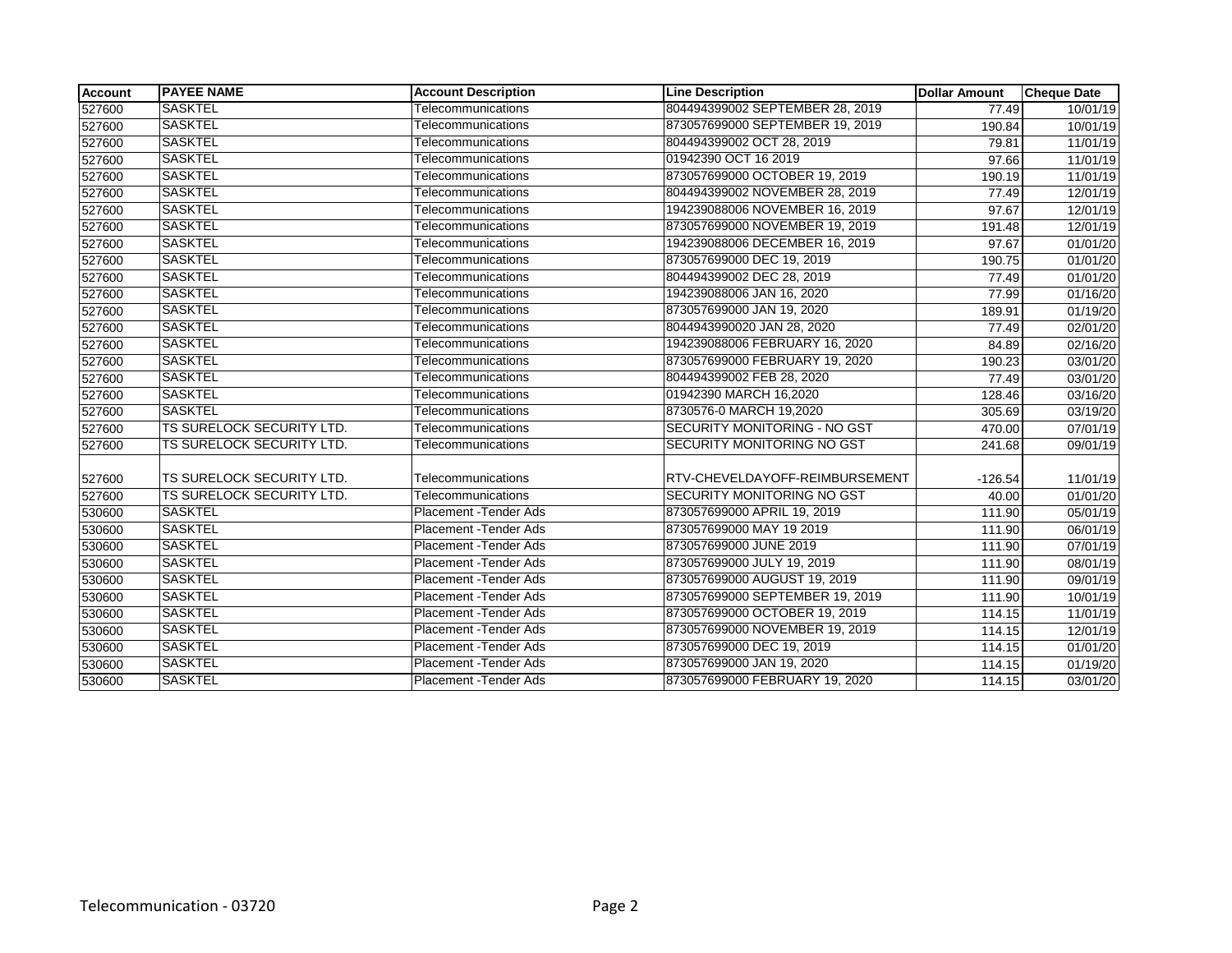# **LEGISLATIVE ASSEMBLY OF SASKATCHEWAN MEMBERS' ACCOUNTABILITY AND DISCLOSURE REPORT For the fiscal year ending March 31, 2020**

### **DIRECTIVE #3.1 - MLA TRAVEL AND LIVING EXPENSES**

# **2019-2020 TOTAL: \$37,129.80**

| <b>Account</b> | <b>PAYEE NAME</b>        | <b>Account Description</b>  | <b>Line Description</b>         | <b>Dollar Amount</b> | <b>Cheque Date</b>    |
|----------------|--------------------------|-----------------------------|---------------------------------|----------------------|-----------------------|
|                |                          |                             |                                 |                      |                       |
| 541900         | CHEVELDAYOFF, KENNETH A. | <b>Elected Rep - Travel</b> | MLA TRAVEL APR 01-30, 2019      | 650.00               | 04/01/19              |
| 541900         | CHEVELDAYOFF, KENNETH A. | <b>Elected Rep - Travel</b> | MLA TRAVEL APRIL 01-08, 2019    | 1,188.52             | 04/01/19              |
| 541900         | CHEVELDAYOFF, KENNETH A. | <b>Elected Rep - Travel</b> | MLA TRAVEL APRIL 08, 2019       | 183.75               | 04/01/19              |
| 541900         | CHEVELDAYOFF, KENNETH A. | <b>Elected Rep - Travel</b> | MLA TRAVEL APR 9-14 2019        | 684.27               | 04/15/19              |
| 541900         | CHEVELDAYOFF, KENNETH A. | <b>Elected Rep - Travel</b> | MLA TRAVEL APRIL 28, 2019       | 223.90               | 05/01/19              |
| 541900         | CHEVELDAYOFF, KENNETH A. | Elected Rep - Travel        | MLA TRAVEL APRIL 15 - 27, 2019  | 987.22               | 05/01/19              |
| 541900         | CHEVELDAYOFF, KENNETH A. | <b>Elected Rep - Travel</b> | MLA TRAVEL MAY 3, 2019          | 150.00               | 05/01/19              |
| 541900         | CHEVELDAYOFF, KENNETH A. | <b>Elected Rep - Travel</b> | MLA TRAVEL APR 29 - MAY 5, 2019 | 968.57               | 05/06/19              |
| 541900         | CHEVELDAYOFF, KENNETH A. | <b>Elected Rep - Travel</b> | MLA TRAVEL MAY 1 - 31, 2019     | 650.00               | 05/14/19              |
| 541900         | CHEVELDAYOFF, KENNETH A. | <b>Elected Rep - Travel</b> | MLA TRAVEL MAY 6 - 15, 2019     | 1,312.77             | 05/17/19              |
| 541900         | CHEVELDAYOFF, KENNETH A. | <b>Elected Rep - Travel</b> | MLA TRAVEL MAY 16 - 27, 2019    | 655.85               | 06/01/19              |
| 541900         | CHEVELDAYOFF, KENNETH A. | <b>Elected Rep - Travel</b> | MLA TRAVEL May 30 - June 2 2019 | 163.35               | 06/07/19              |
|                |                          |                             | JUNE 2019 MLA REGINA            |                      |                       |
| 541900         | CHEVELDAYOFF, KENNETH A. | Elected Rep - Travel        | <b>ACCOMMODATIONS</b>           | 650.00               | 06/11/19              |
| 541900         | CHEVELDAYOFF, KENNETH A. | <b>Elected Rep - Travel</b> | MLA TRAVEL JUNE 03-13, 2019     | 383.62               | 06/17/19              |
| 541900         | CHEVELDAYOFF, KENNETH A. | <b>Elected Rep - Travel</b> | MLA TRAVEL JUNE 25, 2019        | 52.38                | $\overline{07/01/19}$ |
| 541900         | CHEVELDAYOFF, KENNETH A. | <b>Elected Rep - Travel</b> | MLA TRAVEL JUNE 14 - 23, 2019   | 348.97               | 07/01/19              |
| 541900         | CHEVELDAYOFF, KENNETH A. | Elected Rep - Travel        | MLA TRAVEL MAY 30 2019          | 130.00               | 07/03/19              |
| 541900         | CHEVELDAYOFF, KENNETH A. | <b>Elected Rep - Travel</b> | MLA TRAVEL JUN 24-JUL 3 2019    | 319.42               | 07/04/19              |
| 541900         | CHEVELDAYOFF, KENNETH A. | <b>Elected Rep - Travel</b> | MLA TRAVEL JUL 1-31 2019        | 650.00               | 07/04/19              |
| 541900         | CHEVELDAYOFF, KENNETH A. | <b>Elected Rep - Travel</b> | MLA TRAVEL JUN 24 2019          | 42.00                | 07/04/19              |
| 541900         | CHEVELDAYOFF, KENNETH A. | <b>Elected Rep - Travel</b> | MLA TRAVEL AUG 1-12 2019        | 756.05               | 08/01/19              |
| 541900         | CHEVELDAYOFF, KENNETH A. | <b>Elected Rep - Travel</b> | MLA TRAVEL AUG 4-8 2019         | 311.82               | 08/12/19              |
| 541900         | CHEVELDAYOFF, KENNETH A. | <b>Elected Rep - Travel</b> | MLA TRAVEL JUL 5-21 2019        | 838.75               | 08/13/19              |
| 541900         | CHEVELDAYOFF, KENNETH A. | <b>Elected Rep - Travel</b> | MLA TRAVEL JUL 22-28            | 326.40               | 08/13/19              |
| 541900         | CHEVELDAYOFF, KENNETH A. | <b>Elected Rep - Travel</b> | MLA TRAVEL AUG 1-31 2019        | 650.00               | 08/15/19              |
| 541900         | CHEVELDAYOFF, KENNETH A. | <b>Elected Rep - Travel</b> | MLA TRAVEL AUG 15-30 2019       | 563.55               | 09/05/19              |
| 541900         | CHEVELDAYOFF, KENNETH A. | <b>Elected Rep - Travel</b> | MLA TRAVEL SEP 2-6 2019         | 206.55               | 09/05/19              |
| 541900         | CHEVELDAYOFF, KENNETH A. | Elected Rep - Travel        | MLA TRAVEL SEP 9 2019           | 177.50               | 09/09/19              |
| 541900         | CHEVELDAYOFF, KENNETH A. | <b>Elected Rep - Travel</b> | MLA TRAVEL SEP 1030 2019        | 650.00               | 09/09/19              |
| 541900         | CHEVELDAYOFF, KENNETH A. | <b>Elected Rep - Travel</b> | MLA TRAVEL SEP 7-12 2019        | 565.45               | 09/12/19              |
| 541900         | CHEVELDAYOFF, KENNETH A. | <b>Elected Rep - Travel</b> | MLA TRAVEL SEP 13-17 2019       | 1,018.50             | 09/19/19              |
| 541900         | CHEVELDAYOFF, KENNETH A. | <b>Elected Rep - Travel</b> | MLA TRAVEL SEP 20-23 2019       | 173.40               | 10/01/19              |
| 541900         | CHEVELDAYOFF, KENNETH A. | <b>Elected Rep - Travel</b> | MLA TRAVEL OCT 1 - 31 2019      | 650.00               | 10/17/19              |
| 541900         | CHEVELDAYOFF, KENNETH A. | Elected Rep - Travel        | MLA TRAVEL OCTOBER 10-17, 2019  | 1,120.50             | 10/22/19              |
|                |                          |                             | MLA TRAVEL SEPTEMBER 25-OCTOBER |                      |                       |
| 541900         | CHEVELDAYOFF, KENNETH A. | Elected Rep - Travel        | 09, 2019                        | 935.30               | 10/22/19              |
| 541900         | CHEVELDAYOFF, KENNETH A. | Elected Rep - Travel        | MLA TRAVEL OCT 18-22 2019       | 646.10               | 10/23/19              |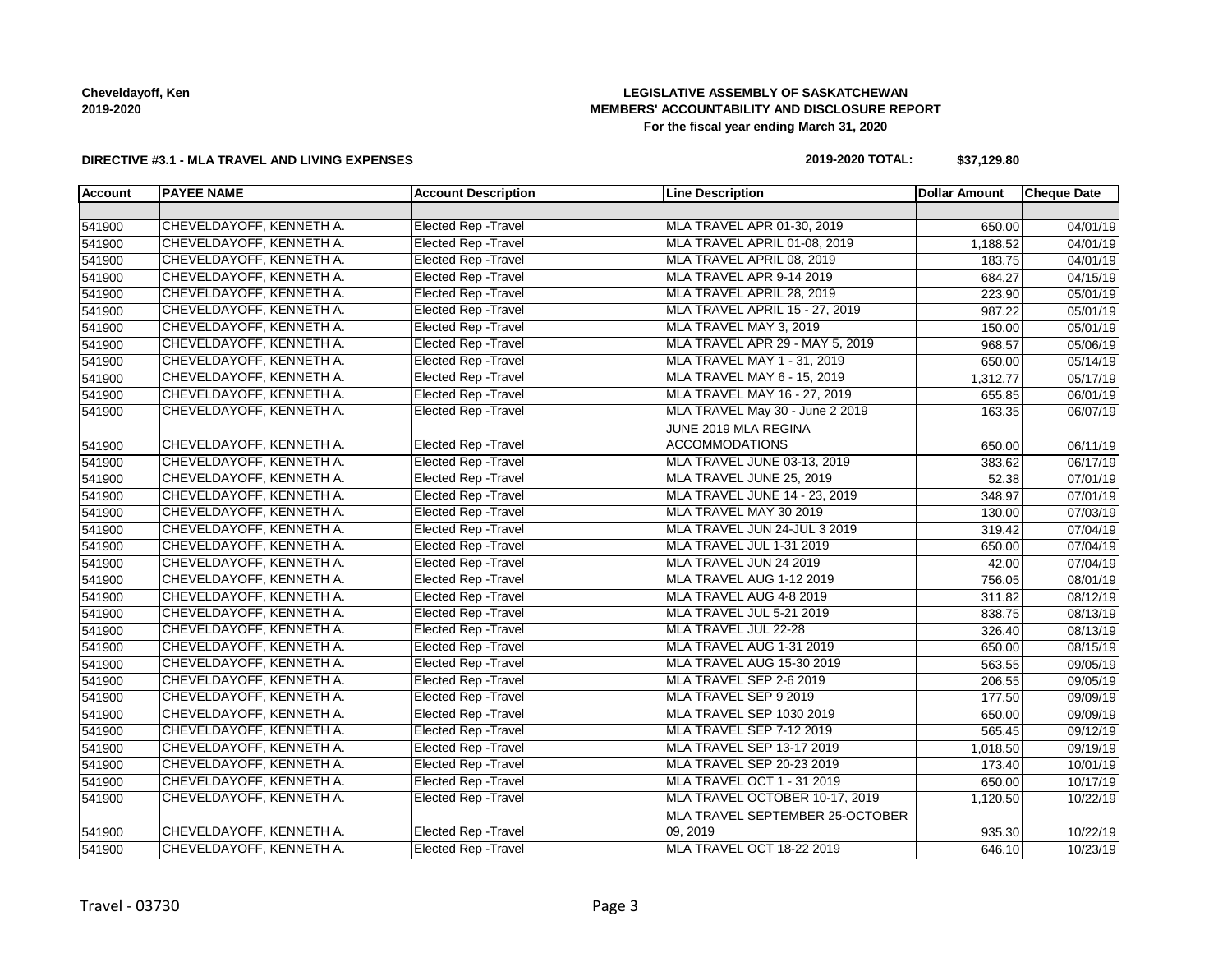| <b>Account</b> | <b>PAYEE NAME</b>                       | <b>Account Description</b>  | <b>Line Description</b>               | <b>Dollar Amount</b> | <b>Cheque Date</b>    |
|----------------|-----------------------------------------|-----------------------------|---------------------------------------|----------------------|-----------------------|
| 541900         | CHEVELDAYOFF, KENNETH A.                | <b>Elected Rep - Travel</b> | MLA TRAVEL OCT 21, 2019               | 162.75               | 11/01/19              |
| 541900         | CHEVELDAYOFF, KENNETH A.                | Elected Rep - Travel        | MLA TRAVEL OCTOBER 18, 2019           | 125.00               | 11/01/19              |
| 541900         | CHEVELDAYOFF, KENNETH A.                | <b>Elected Rep - Travel</b> | MLA TRAVEL OCT 25, 2019               | 85.71                | 11/01/19              |
| 541900         | CHEVELDAYOFF, KENNETH A.                | <b>Elected Rep - Travel</b> | MLA TRAVEL OCTOBER 23 - 30, 2019      | 1,200.65             | 11/01/19              |
| 541900         | CHEVELDAYOFF, KENNETH A.                | <b>Elected Rep - Travel</b> | MLA TRAVEL OCT 31-NOV 6, 2019         | 966.85               | 11/07/19              |
| 541900         | CHEVELDAYOFF, KENNETH A.                | <b>Elected Rep - Travel</b> | MLA TRAVEL NOV 7-15, 2019             | 183.60               | 11/22/19              |
| 541900         | CHEVELDAYOFF, KENNETH A.                | Elected Rep - Travel        | MLA TRAVEL NOV 7-17, 2019             | 1,700.40             | 11/22/19              |
| 541900         | CHEVELDAYOFF, KENNETH A.                | Elected Rep - Travel        | MLA TRAVEL NOV 14, 2019               | 61.95                | 11/25/19              |
| 541900         | CHEVELDAYOFF, KENNETH A.                | <b>Elected Rep - Travel</b> | MLA TRAVEL SEPT 13, 2019              | 33.60                | 12/01/19              |
| 541900         | CHEVELDAYOFF, KENNETH A.                | Elected Rep - Travel        | <b>MLA TRAVEL NOV 18-29, 2019</b>     | 1,261.70             | 12/01/19              |
| 541900         | CHEVELDAYOFF, KENNETH A.                | <b>Elected Rep - Travel</b> | <b>MLA TRAVEL DEC 1-31, 2019</b>      | 650.00               | 12/04/19              |
| 541900         | CHEVELDAYOFF, KENNETH A.                | Elected Rep - Travel        | MLA TRAVEL NOV 29-DEC 4, 2019         | 786.55               | 12/06/19              |
| 541900         | CHEVELDAYOFF, KENNETH A.                | <b>Elected Rep - Travel</b> | MLA TRAVEL DEC 5-11, 2019             | 741.00               | 12/13/19              |
| 541900         | CHEVELDAYOFF, KENNETH A.                | <b>Elected Rep - Travel</b> | MLA TRAVEL DEC 12-19, 2019            | 458.85               | 12/20/19              |
| 541900         | CHEVELDAYOFF, KENNETH A.                | Elected Rep - Travel        | MLA TRAVEL JAN 3-8, 2020              | 245.00               | 01/10/20              |
| 541900         | CHEVELDAYOFF, KENNETH A.                | Elected Rep - Travel        | MLA TRAVEL DEC 20-31, 2019            | 1,416.95             | 01/10/20              |
|                |                                         |                             | JAN 2020 MLA REGINA                   |                      |                       |
| 541900         | CHEVELDAYOFF, KENNETH A.                | <b>Elected Rep - Travel</b> | <b>ACCOMMODATION</b>                  | 650.00               | 01/16/20              |
| 541900         | CHEVELDAYOFF, KENNETH A.                | <b>Elected Rep - Travel</b> | MLA TRAVEL JAN 11-25, 2020            | 625.00               | $\overline{01}/27/20$ |
| 541900         | CHEVELDAYOFF, KENNETH A.                | <b>Elected Rep - Travel</b> | MLA TRAVEL JAN 23, 2020               | 46.20                | 01/30/20              |
| 541900         | CHEVELDAYOFF, KENNETH A.                | Elected Rep - Travel        | MLA TRAVEL FEB 1-29, 2020             | 650.00               | 02/04/20              |
| 541900         | CHEVELDAYOFF, KENNETH A.                | Elected Rep - Travel        | MLA TRAVEL JAN 26-FEB 12, 2020        | 615.00               | 02/14/20              |
| 541900         | CHEVELDAYOFF, KENNETH A.                | Elected Rep - Travel        | MLA TRAVEL FEB 14-19, 2020            | 267.50               | 02/20/20              |
| 541900         | CHEVELDAYOFF, KENNETH A.                | Elected Rep - Travel        | MLA TRAVEL FEB 7, 2020                | 36.75                | 02/26/20              |
| 541900         | CHEVELDAYOFF, KENNETH A.                | Elected Rep - Travel        | MLA TRAVEL NOV 2019                   | 650.00               | 03/01/20              |
| 541900         | CHEVELDAYOFF, KENNETH A.                | <b>Elected Rep - Travel</b> | MLA TRAVEL FEB 21-MAR 1, 2020         | 570.55               | 03/04/20              |
| 541900         | CHEVELDAYOFF, KENNETH A.                | <b>Elected Rep - Travel</b> | MLA TRAVEL MAT 1-31, 2020             | 650.00               | 03/04/20              |
| 541900         | CHEVELDAYOFF, KENNETH A.                | <b>Elected Rep - Travel</b> | MLA TRAVEL MARCH 2-8,2020             | 893.45               | 03/09/20              |
| 541900         | CHEVELDAYOFF, KENNETH A.                | <b>Elected Rep - Travel</b> | MLA TRAVEL MARCH 9-15, 2020           | 914.05               | 03/17/20              |
| 541900         | CHEVELDAYOFF, KENNETH A.                | <b>Elected Rep - Travel</b> | <b>MLA TRAVEL MARCH 16 - 20, 2020</b> | 353.90               | 03/30/20              |
|                | <b>NORTH SASKATOON BUSINESS</b>         |                             |                                       |                      |                       |
| 541900         | <b>ASSOCIATION</b>                      | <b>Elected Rep - Travel</b> | MLA TRAVEL OCT 8 2019                 | 90.00                | 10/07/19              |
|                | <b>REGINA &amp; DISTRICT CHAMBER OF</b> |                             |                                       |                      |                       |
| 541900         | <b>COMMERCE</b>                         | <b>Elected Rep - Travel</b> | MLA TRAVEL SEP 17 2019                | 52.38                | 09/12/19              |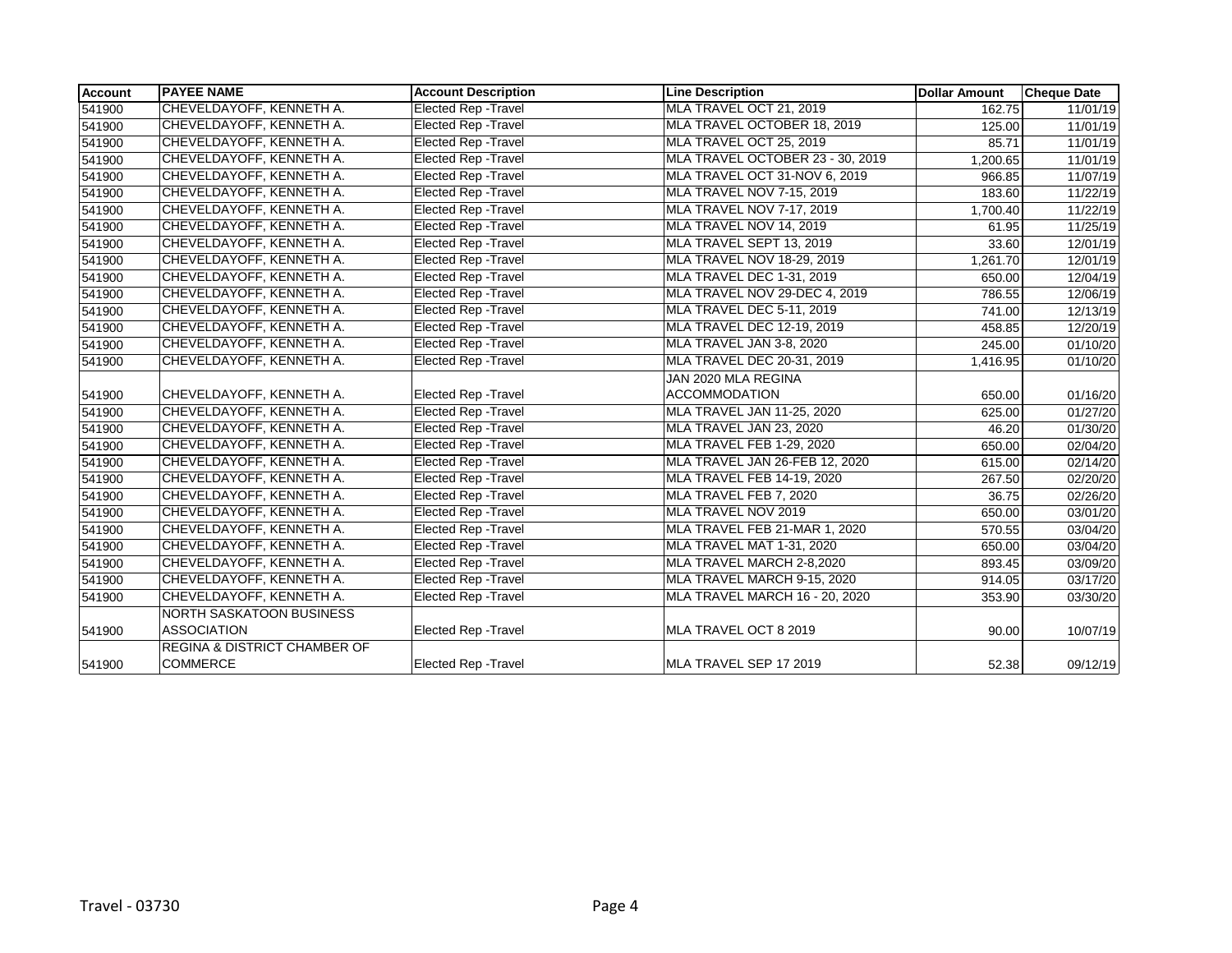# **LEGISLATIVE ASSEMBLY OF SASKATCHEWAN MEMBERS' ACCOUNTABILITY AND DISCLOSURE REPORT For the fiscal year ending March 31, 2020**

# **DIRECTIVE #4.1 - CONSTITUENCY SERVICE EXPENSES**

### **2019-2020 TOTAL: \$59,116.41**

| <b>Account</b> | <b>PAYEE NAME</b>                      | <b>Account Description</b>                                             | <b>Line Description</b>      | <b>Dollar Amount</b> | <b>Cheque Date</b> |
|----------------|----------------------------------------|------------------------------------------------------------------------|------------------------------|----------------------|--------------------|
|                |                                        |                                                                        |                              |                      |                    |
|                | COLLIERS MCCLOCKLIN REAL ESTATE        |                                                                        |                              |                      |                    |
| 522000         | CORP.                                  | Rent of Ground, Buildings and Other Space   APRIL 2019 MLA OFFICE RENT |                              | 2,702.61             | 04/01/19           |
|                | <b>COLLIERS MCCLOCKLIN REAL ESTATE</b> |                                                                        |                              |                      |                    |
| 522000         | CORP.                                  | Rent of Ground, Buildings and Other Space JUNE 2019 MLA OFFICE RENT    |                              | 2,702.61             | 06/01/19           |
|                | COLLIERS MCCLOCKLIN REAL ESTATE        |                                                                        |                              |                      |                    |
| 522000         | CORP.                                  | Rent of Ground, Buildings and Other Space   MAY 2019 MLA OFFICE RENT   |                              | 2,702.61             | 06/01/19           |
|                | <b>COLLIERS MCCLOCKLIN REAL ESTATE</b> |                                                                        |                              |                      |                    |
| 522000         | CORP.                                  | Rent of Ground, Buildings and Other Space JJULY 2019 MLA OFFICE RENT   |                              | 2,702.61             | 06/21/19           |
|                | <b>COLLIERS MCCLOCKLIN REAL ESTATE</b> |                                                                        |                              |                      |                    |
| 522000         | CORP.                                  | Rent of Ground, Buildings and Other Space   AUG 2019 MLA OFFICE RENT   |                              | 2,702.61             | 08/01/19           |
|                | COLLIERS MCCLOCKLIN REAL ESTATE        |                                                                        | <b>RTV-CHEVELDAYOFF RENT</b> |                      |                    |
| 522000         | CORP.                                  | Rent of Ground, Buildings and Other Space  REIMBURSEMENT               |                              | $-1,251.31$          | 08/27/19           |
|                | COLLIERS MCCLOCKLIN REAL ESTATE        |                                                                        | RTV-CHEVELDAYOFF RENT        |                      |                    |
| 522000         | CORP.                                  | Rent of Ground, Buildings and Other Space   REIMBURSEMENT              |                              | $-647.39$            | 08/27/19           |
|                | <b>COLLIERS MCCLOCKLIN REAL ESTATE</b> |                                                                        | RTV-CHEVELDAYOFF RENT        |                      |                    |
| 522000         | CORP.                                  | Rent of Ground, Buildings and Other Space   REIMBURSEMENT              |                              | $-1,225.41$          | 09/06/19           |
|                | COLLIERS MCCLOCKLIN REAL ESTATE        |                                                                        |                              |                      |                    |
| 522000         | CORP.                                  | Rent of Ground, Buildings and Other Space   SEP 2019 MLA OFFICE RENT   |                              | 2,702.61             | 10/01/19           |
|                | <b>COLLIERS MCCLOCKLIN REAL ESTATE</b> |                                                                        |                              |                      |                    |
| 522000         | CORP.                                  | Rent of Ground, Buildings and Other Space   OCT 2019 MLA OFFICE RENT   |                              | 2,702.61             | 10/01/19           |
|                | COLLIERS MCCLOCKLIN REAL ESTATE        |                                                                        |                              |                      |                    |
| 522000         | CORP.                                  | Rent of Ground, Buildings and Other Space NOV 2019 MLA OFFICE RENT     |                              | 2,702.61             | 10/18/19           |
|                | <b>COLLIERS MCCLOCKLIN REAL ESTATE</b> |                                                                        | <b>RTV-CHEVELDAYOFF RENT</b> |                      |                    |
| 522000         | CORP.                                  | Rent of Ground, Buildings and Other Space                              | <b>REIMBURSEMENT</b>         | $-1,249.41$          | 11/01/19           |
|                | <b>COLLIERS MCCLOCKLIN REAL ESTATE</b> |                                                                        | <b>RTV-CHEVELDAYOFF RENT</b> |                      |                    |
| 522000         | CORP.                                  | Rent of Ground, Buildings and Other Space  REIMBURSEMENT               |                              | $-1,251.29$          | 12/01/19           |
|                | <b>COLLIERS MCCLOCKLIN REAL ESTATE</b> |                                                                        |                              |                      |                    |
| 522000         | CORP.                                  | Rent of Ground, Buildings and Other Space   DEC 2019 MLA OFFICE RENT   |                              | 2,702.61             | 12/01/19           |
|                | COLLIERS MCCLOCKLIN REAL ESTATE        |                                                                        | RTV-CHEVELDAYOFF RENT        |                      |                    |
| 522000         | CORP.                                  | Rent of Ground, Buildings and Other Space   REIMBURSEMENT              |                              | $-1,226.30$          | 12/05/19           |
|                | <b>COLLIERS MCCLOCKLIN REAL ESTATE</b> |                                                                        |                              |                      |                    |
| 522000         | CORP.                                  | Rent of Ground, Buildings and Other Space   JAN 2020 MLA OFFICE RENT   |                              | 2,721.46             | 01/01/20           |
|                | <b>COLLIERS MCCLOCKLIN REAL ESTATE</b> |                                                                        |                              |                      |                    |
| 522000         | CORP.                                  | Rent of Ground, Buildings and Other Space   FEB 2020 MLA OFFICE RENT   |                              | 2,721.46             | 01/14/20           |
|                | COLLIERS MCCLOCKLIN REAL ESTATE        |                                                                        | <b>RTV-CHEVELDAYOFF RENT</b> |                      |                    |
| 522000         | CORP.                                  | Rent of Ground, Buildings and Other Space                              | REIMBURSEMENT                | $-1,251.31$          | 01/16/20           |
|                | COLLIERS MCCLOCKLIN REAL ESTATE        |                                                                        | RTV-CHEVELDAYOFF RENT        |                      |                    |
| 522000         | CORP.                                  | Rent of Ground, Buildings and Other Space   REIMBURSEMENT              |                              | $-1,251.30$          | 02/13/20           |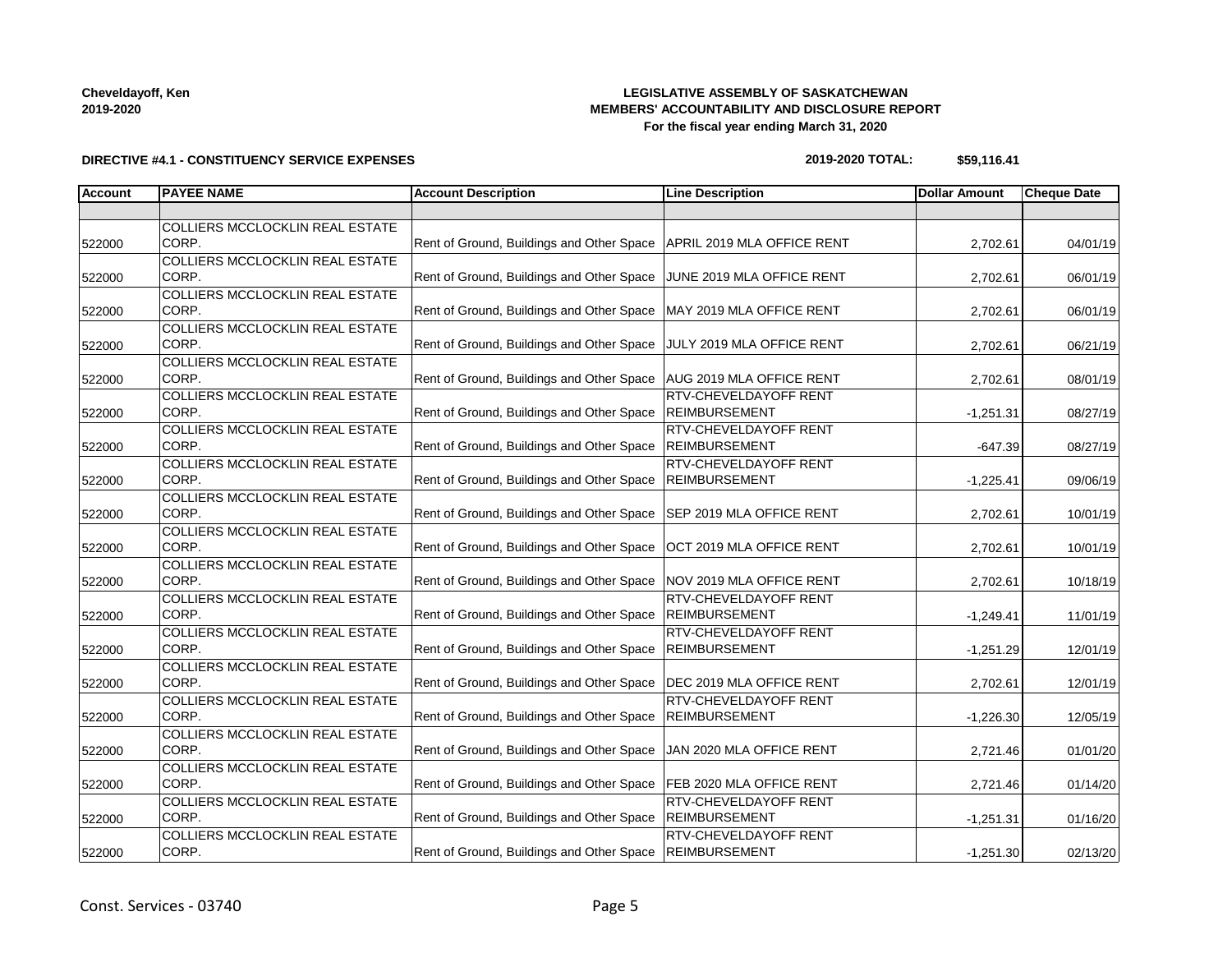| <b>Account</b> | <b>PAYEE NAME</b>                      | <b>Account Description</b>                                          | <b>Line Description</b>        | <b>Dollar Amount</b> | <b>Cheque Date</b> |
|----------------|----------------------------------------|---------------------------------------------------------------------|--------------------------------|----------------------|--------------------|
|                | COLLIERS MCCLOCKLIN REAL ESTATE        |                                                                     |                                |                      |                    |
| 522000         | CORP.                                  | Rent of Ground, Buildings and Other Space                           | MARCH 2020 MLA OFFICE RENT     | 2,721.46             | 02/20/20           |
|                | <b>COLLIERS MCCLOCKLIN REAL ESTATE</b> |                                                                     |                                |                      |                    |
| 522000         | CORP.                                  | Rent of Ground, Buildings and Other Space 2019 RENT COST ADJUSTMENT |                                | 473.41               | 03/12/20           |
|                | <b>COLLIERS MCCLOCKLIN REAL ESTATE</b> |                                                                     | RTV-CHEVELDAYOFF RENT          |                      |                    |
| 522000         | CORP.                                  | Rent of Ground, Buildings and Other Space                           | <b>REIMBURSEMENT</b>           | $-1,251.30$          | 03/12/20           |
|                | <b>COLLIERS MCCLOCKLIN REAL ESTATE</b> |                                                                     | RTV-CHEVELDAYOFF RENT          |                      |                    |
| 522200         | CORP.                                  | Rent of Photocopiers                                                | <b>REIMBURSEMENT</b>           | $-177.59$            | 09/06/19           |
|                | MINISTER OF FINANCE-MINISTRY OF        |                                                                     |                                |                      |                    |
| 522200         | <b>CENTRAL SERVICES</b>                | Rent of Photocopiers                                                | PHOTOCOPIER SERVICE FEES 19/20 | 100.00               | 01/01/20           |
| 522200         | <b>SUCCESS OFFICE SYSTEMS</b>          | Rent of Photocopiers                                                | <b>COPIER CHARGES</b>          | 353.93               | 08/01/19           |
| 522200         | <b>SUCCESS OFFICE SYSTEMS</b>          | Rent of Photocopiers                                                | <b>COPIER CHARGES</b>          | 313.70               | 08/01/19           |
| 522200         | SUCCESS OFFICE SYSTEMS                 | Rent of Photocopiers                                                | <b>COPIER CHARGES</b>          | 384.22               | 08/01/19           |
| 522200         | <b>SUCCESS OFFICE SYSTEMS</b>          | Rent of Photocopiers                                                | <b>COPIER CHARGES</b>          | 410.57               | 08/01/19           |
| 522200         | <b>SUCCESS OFFICE SYSTEMS</b>          | Rent of Photocopiers                                                | <b>COPIER CHARGES</b>          | 355.18               | 09/01/19           |
| 522200         | <b>SUCCESS OFFICE SYSTEMS</b>          | Rent of Photocopiers                                                | <b>COPIER CHARGES</b>          | 369.31               | 11/01/19           |
| 522200         | <b>SUCCESS OFFICE SYSTEMS</b>          | Rent of Photocopiers                                                | <b>COPIER CHARGES</b>          | 231.81               | 11/06/19           |
|                |                                        |                                                                     | RTV-CHEVELDAYOFF-PHOTOCOPY     |                      |                    |
| 522200         | SUCCESS OFFICE SYSTEMS                 | Rent of Photocopiers                                                | RENT REIMBURSEMENT             | $-184.66$            | 12/01/19           |
| 522200         | <b>SUCCESS OFFICE SYSTEMS</b>          | Rent of Photocopiers                                                | <b>COPIER CHARGES</b>          | 169.05               | 12/01/19           |
| 522200         | <b>SUCCESS OFFICE SYSTEMS</b>          | Rent of Photocopiers                                                | <b>COPIER CHARGES</b>          | 207.88               | 12/04/19           |
|                |                                        |                                                                     | RTV-CHEVELDAYOFF-PHOTOCOPY     |                      |                    |
| 522200         | SUCCESS OFFICE SYSTEMS                 | Rent of Photocopiers                                                | <b>RENT REIMBURSEMENT</b>      | $-115.91$            | 12/05/19           |
| 522200         | <b>SUCCESS OFFICE SYSTEMS</b>          | Rent of Photocopiers                                                | <b>COPIER CHARGES</b>          | 394.74               | 12/19/19           |
| 522200         | <b>SUCCESS OFFICE SYSTEMS</b>          | Rent of Photocopiers                                                | <b>COPIER CHARGES</b>          | 569.80               | 01/07/20           |
| 522200         | <b>SUCCESS OFFICE SYSTEMS</b>          | Rent of Photocopiers                                                | <b>COPIER CHARGES</b>          | 94.90                | 03/04/20           |
|                |                                        |                                                                     | RTV-CHEVELDAYOFF-PHOTOCOPY     |                      |                    |
| 522200         | SUCCESS OFFICE SYSTEMS                 | Rent of Photocopiers                                                | RENT REIMBURSEMENT             | $-124.98$            | 03/12/20           |
| 522500         | HOFFMANN KOOL INSURANCE                | <b>Insurance Premiums</b>                                           | OFFICE INSURANCE C70035315-1   | 674.16               | 06/01/19           |
|                | COLLIERS MCCLOCKLIN REAL ESTATE        |                                                                     | RTV-CHEVEDAYOFF REIMBURSEMENT  |                      |                    |
| 522700         | CORP.                                  | Utilities - Electricity and Nat Gas                                 | <b>UTILITIES</b>               | $-20.22$             | 08/27/19           |
|                | <b>COLLIERS MCCLOCKLIN REAL ESTATE</b> |                                                                     | RTV-CHEVEDAYOFF REIMBURSEMENT  |                      |                    |
| 522700         | CORP.                                  | Utilities - Electricity and Nat Gas                                 | <b>UTILITIES</b>               | $-157.71$            | 08/27/19           |
|                | <b>COLLIERS MCCLOCKLIN REAL ESTATE</b> |                                                                     | RTV-CHEVEDAYOFF REIMBURSEMENT  |                      |                    |
| 522700         | CORP.                                  | Utilities - Electricity and Nat Gas                                 | <b>UTILITIES</b>               | $-40.43$             | 09/06/19           |
|                | <b>COLLIERS MCCLOCKLIN REAL ESTATE</b> |                                                                     | RTV-CHEVEDAYOFF REIMBURSEMENT  |                      |                    |
| 522700         | CORP.                                  | Utilities - Electricity and Nat Gas                                 | <b>UTILITIES</b>               | $-400.00$            | 09/26/19           |
| 522700         | SASKATOON, CITY OF                     | Utilities - Electricity and Nat Gas                                 | 101406475 MAY 01, 2019         | 623.77               | 05/01/19           |
| 522700         | SASKATOON, CITY OF                     | Utilities - Electricity and Nat Gas                                 | 101406475 MAY 25, 2019         | 373.32               | 06/01/19           |
| 522700         | SASKATOON, CITY OF                     | Utilities - Electricity and Nat Gas                                 | 101406475 JUNE & JULY 2019     | 1,720.73             | 08/06/19           |
|                |                                        |                                                                     |                                |                      |                    |
| 522700         | SASKATOON, CITY OF                     | Utilities - Electricity and Nat Gas                                 | RTV-CHEVELDAYOFF REIMBURSEMENT | $-800.00$            | 08/27/19           |
| 522700         | SASKATOON, CITY OF                     | Utilities - Electricity and Nat Gas                                 | 101406475 AUG 22 2019          | 881.05               | 09/01/19           |
|                |                                        |                                                                     | RTV - CHEVELDAYOFF             |                      |                    |
| 522700         | SASKATOON, CITY OF                     | Utilities - Electricity and Nat Gas                                 | <b>REIMBURSEMENT</b>           | $-731.43$            | 10/03/19           |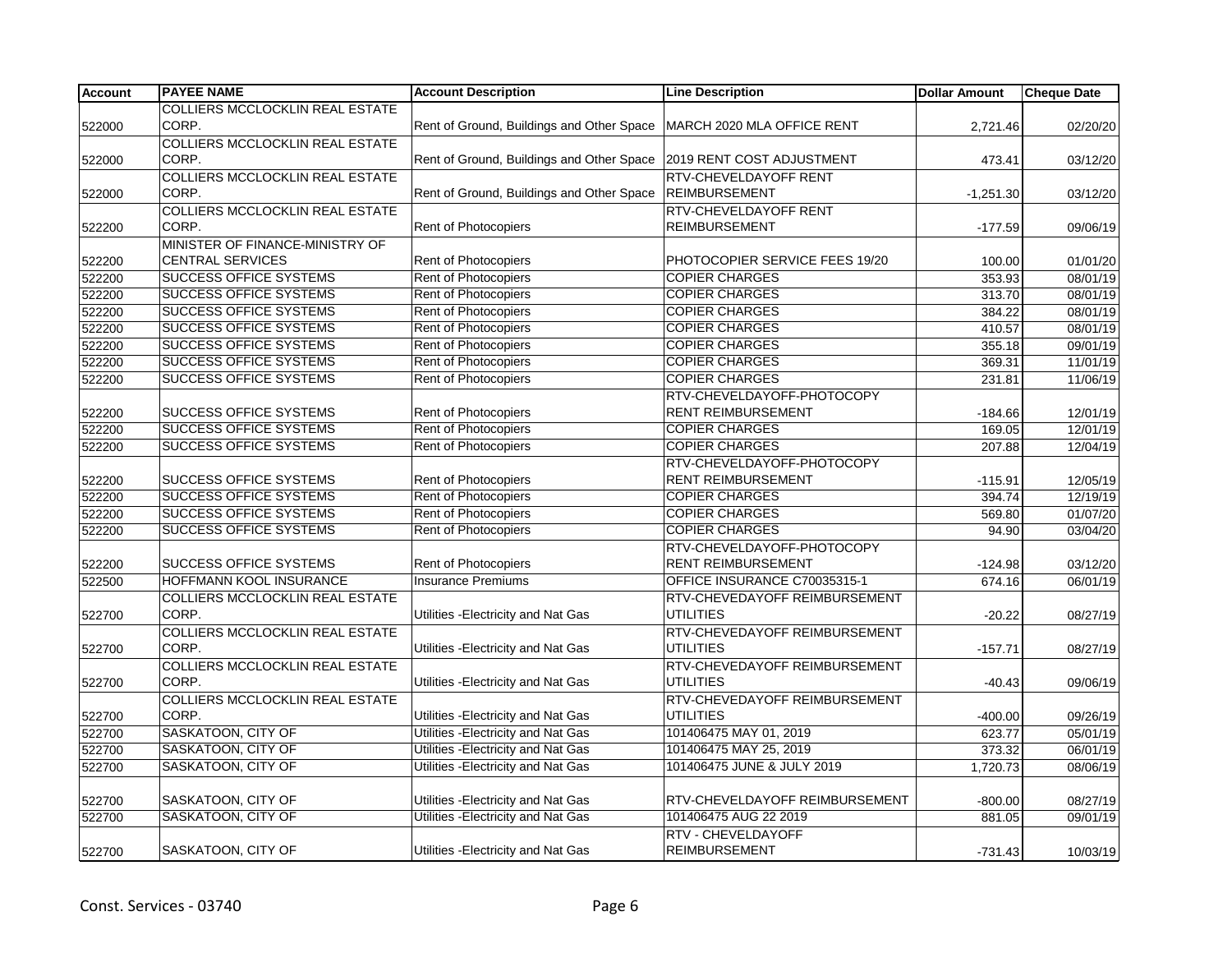| Account | <b>PAYEE NAME</b>       | <b>Account Description</b>          | <b>Line Description</b>          | <b>Dollar Amount</b> | <b>Cheque Date</b> |
|---------|-------------------------|-------------------------------------|----------------------------------|----------------------|--------------------|
|         |                         |                                     |                                  |                      |                    |
| 522700  | SASKATOON, CITY OF      | Utilities - Electricity and Nat Gas | RTV-CHEVELDAYOFF-REIMBURSEMENT   | $-118.49$            | 11/01/19           |
| 522700  | SASKATOON, CITY OF      | Utilities - Electricity and Nat Gas | 101406475 OCTOBER 28, 2019       | 443.79               | 11/01/19           |
|         |                         |                                     | RTV-CHEVELDAYOFF-WATER           |                      |                    |
| 522700  | SASKATOON, CITY OF      | Utilities - Electricity and Nat Gas | <b>REIMBURSEMENT</b>             | $-48.45$             | 11/01/19           |
|         |                         |                                     | RTV-CHEVELDAYOFF-ELECTRICITY     |                      |                    |
| 522700  | SASKATOON, CITY OF      | Utilities - Electricity and Nat Gas | <b>REIMBURSEMENT</b>             | $-149.06$            | 12/01/19           |
| 522700  | SASKATOON, CITY OF      | Utilities - Electricity and Nat Gas | 101406475 SEP 22, 2019           | 211.23               | 12/01/19           |
|         |                         |                                     | RTV-CHEVELDAYOFF-WATER           |                      |                    |
| 522700  | SASKATOON, CITY OF      | Utilities - Electricity and Nat Gas | <b>REIMBURSEMENT</b>             | $-72.84$             | 12/01/19           |
| 522700  | SASKATOON, CITY OF      | Utilities - Electricity and Nat Gas | 101406475 NOV 22, 2019           | 454.22               | 12/01/19           |
|         |                         |                                     | RTV-K.CHEVELDAYOFF-ELECTRICITY   |                      |                    |
| 522700  | SASKATOON, CITY OF      | Utilities - Electricity and Nat Gas | <b>UTILITIES</b>                 | $-42.15$             | 12/05/19           |
|         |                         |                                     | RTV-K.CHEVELDAYOFF-ELECTRICITY   |                      |                    |
| 522700  | SASKATOON, CITY OF      | Utilities - Electricity and Nat Gas | <b>UTILITIES</b>                 | $-184.96$            | 12/05/19           |
| 522700  | SASKATOON, CITY OF      | Utilities - Electricity and Nat Gas | 101406475 DEC 22, 2019           | 548.34               | 01/01/20           |
|         |                         |                                     | RTV-CHEVELDAYOFF, K.-ELECTRICITY |                      |                    |
| 522700  | SASKATOON, CITY OF      | Utilities - Electricity and Nat Gas | <b>UTILITIES</b>                 | $-230.75$            | 01/16/20           |
|         |                         |                                     | RTV-CHEVELDAYOFF, K.-WATER       |                      |                    |
| 522700  | SASKATOON, CITY OF      | Utilities - Electricity and Nat Gas | <b>UTILITIES</b>                 | $-42.35$             | 01/16/20           |
| 522700  | SASKATOON, CITY OF      | Utilities - Electricity and Nat Gas | 101406475 JAN 25, 2020           | 561.49               | 01/25/20           |
|         |                         |                                     | RTV-K.CHEVELDAYOFF-              |                      |                    |
| 522700  | SASKATOON, CITY OF      | Utilities - Electricity and Nat Gas | ELECTRICITY/GAS JAN 2020         | $-51.59$             | 02/13/20           |
|         |                         |                                     | RTV-K.CHEVELDAYOFF-              |                      |                    |
| 522700  | SASKATOON, CITY OF      | Utilities - Electricity and Nat Gas | ELECTRICITY/GAS JAN 2020         | $-257.99$            | 02/13/20           |
| 522700  | SASKATOON, CITY OF      | Utilities - Electricity and Nat Gas | 101406475 FEB 22-MAR 22,2020     | 585.69               | 03/01/20           |
| 522700  | SASKATOON, CITY OF      | Utilities - Electricity and Nat Gas | 101406475 FEB 25, 2020           | 630.18               | 03/01/20           |
|         |                         |                                     | RTV-K.CHEVELDAYOFF-              |                      |                    |
| 522700  | SASKATOON, CITY OF      | Utilities - Electricity and Nat Gas | ELECTRICITY/WATER FEB 2020       | $-327.58$            | 03/12/20           |
| 522700  | SASKENERGY INCORPORATED | Utilities - Electricity and Nat Gas | 67650100000 APRIL 16, 2019       | 93.90                | 05/01/19           |
| 522700  | SASKENERGY INCORPORATED | Utilities - Electricity and Nat Gas | 67650100000 MAY 16, 2019         | 82.24                | 06/01/19           |
| 522700  | SASKENERGY INCORPORATED | Utilities - Electricity and Nat Gas | 67650100000 JUN 18 2019          | 42.30                | 07/01/19           |
| 522700  | SASKENERGY INCORPORATED | Utilities - Electricity and Nat Gas | 67650100000 JUL 17 2019          | 40.43                | 08/01/19           |
| 522700  | SASKENERGY INCORPORATED | Utilities - Electricity and Nat Gas | 67650100000 SEP 18 2019          | 82.10                | 10/03/19           |
| 522700  | SASKENERGY INCORPORATED | Utilities - Electricity and Nat Gas | 67650100000 OCT 17 2019          | 65.39                | 10/17/19           |
|         |                         |                                     |                                  |                      |                    |
| 522700  | SASKENERGY INCORPORATED | Utilities - Electricity and Nat Gas | RTV-CHEVELDAYOFF-REIMBURSEMENT   | $-41.05$             | 11/01/19           |
| 522700  | SASKENERGY INCORPORATED | Utilities - Electricity and Nat Gas | 676 501 0000 0 NOV 19, 2019      | 129.64               | 12/01/19           |
|         |                         |                                     | RTV-CHEVELDAYOFF-ELECTRICITY     |                      |                    |
| 522700  | SASKENERGY INCORPORATED | Utilities - Electricity and Nat Gas | UTILITIES REIMBURSEMENT          | $-32.70$             | 12/01/19           |
|         |                         |                                     | RTV-K.CHEVELDAYOFF-ELECTRICITY   |                      |                    |
| 522700  | SASKENERGY INCORPORATED | Utilities - Electricity and Nat Gas | <b>UTILITIES</b>                 | $-64.82$             | 12/05/19           |
| 522700  | SASKENERGY INCORPORATED | Utilities - Electricity and Nat Gas | 67650100000 DEC 17, 2019         | 112.19               | 01/01/20           |
|         |                         |                                     | RTV-CHEVELDAYOFF,K.-             |                      |                    |
| 522700  | SASKENERGY INCORPORATED | Utilities - Electricity and Nat Gas | <b>ELECTRICITY/GAS UTILITIES</b> | $-56.10$             | 01/16/20           |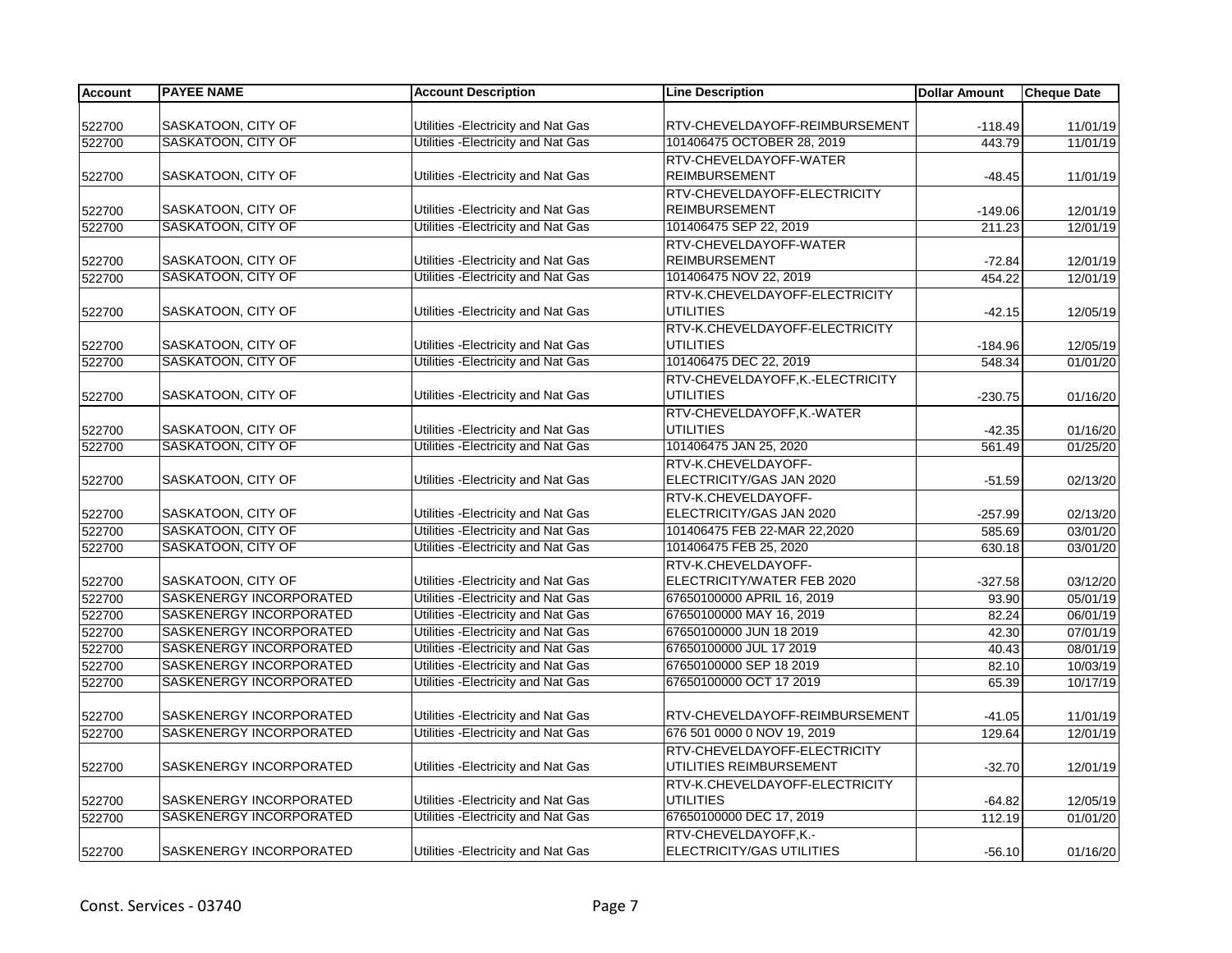| <b>Account</b> | <b>PAYEE NAME</b>                      | <b>Account Description</b>                | <b>Line Description</b>            | <b>Dollar Amount</b> | <b>Cheque Date</b> |
|----------------|----------------------------------------|-------------------------------------------|------------------------------------|----------------------|--------------------|
| 522700         | SASKENERGY INCORPORATED                | Utilities - Electricity and Nat Gas       | 67650100000 JAN 17, 2020           | 147.11               | 01/17/20           |
|                |                                        |                                           | RTV-K.CHEVELDAYOFF-                |                      |                    |
| 522700         | SASKENERGY INCORPORATED                | Utilities - Electricity and Nat Gas       | ELECTRICITY/GAS JAN 2020           | $-73.56$             | 02/13/20           |
| 522700         | SASKENERGY INCORPORATED                | Utilities - Electricity and Nat Gas       | 67650100000 FEB 18, 2020           | 132.77               | 03/01/20           |
|                |                                        |                                           | RTV-K.CHEVELDAYOFF-                |                      |                    |
| 522700         | SASKENERGY INCORPORATED                | Utilities - Electricity and Nat Gas       | ELECTRICITY/GAS FEB 2020           | $-66.39$             | 03/12/20           |
| 522700         | SASKENERGY INCORPORATED                | Utilities - Electricity and Nat Gas       | 67650100000 MARCH 17,2020          | 119.05               | 03/17/20           |
| 525000         | CANADA POST CORPORATION                | Postal, Courier, Freight and Related      | <b>POSTAGE</b>                     | 2,474.23             | 06/04/19           |
| 525000         | <b>CANADA POST CORPORATION</b>         | Postal, Courier, Freight and Related      | RTV - CHEVELDAYOFF POSTAGE         | $-46.02$             | 08/27/19           |
| 525000         | CHEVELDAYOFF, KENNETH A.               | Postal, Courier, Freight and Related      | <b>REIMB: POSTAGE</b>              | 10.50                | 05/28/19           |
| 525000         | CHEVELDAYOFF, KENNETH A.               | Postal, Courier, Freight and Related      | <b>REIMB: POSTAGE</b>              | 10.50                | 09/17/19           |
| 525000         | CHEVELDAYOFF, KENNETH A.               | Postal, Courier, Freight and Related      | <b>REIMB: POSTAGE</b>              | 2.21                 | 10/01/19           |
| 525000         | CHEVELDAYOFF, KENNETH A.               | Postal, Courier, Freight and Related      | <b>REIMB: POSTAGE</b>              | 5.25                 | 10/02/19           |
| 525000         | CHEVELDAYOFF, KENNETH A.               | Postal, Courier, Freight and Related      | <b>REIMB: POSTAGE</b>              | 2.61                 | 01/06/20           |
| 525000         | CHEVELDAYOFF, KENNETH A.               | Postal, Courier, Freight and Related      | <b>REIMB: POSTAGE</b>              | 21.57                | 01/06/20           |
| 525000         | CHEVELDAYOFF, KENNETH A.               | Postal, Courier, Freight and Related      | <b>REIMB: POSTAGE</b>              | 94.50                | 01/14/20           |
| 525000         | CHEVELDAYOFF, KENNETH A.               | Postal, Courier, Freight and Related      | <b>REIMB: POSTAGE</b>              | 2.00                 | 01/15/20           |
| 525000         | CHEVELDAYOFF, KENNETH A.               | Postal, Courier, Freight and Related      | <b>REIMB: POSTAGE</b>              | 102.06               | 01/17/20           |
| 525000         | CHEVELDAYOFF, KENNETH A.               | Postal, Courier, Freight and Related      | <b>REIMB: POSTAGE</b>              | 7.20                 | 01/28/20           |
| 525000         | CHEVELDAYOFF, KENNETH A.               | Postal, Courier, Freight and Related      | <b>REIMB: POSTAGE</b>              | 353.99               | 02/14/20           |
| 525000         | CHEVELDAYOFF, KENNETH A.               | Postal, Courier, Freight and Related      | <b>REIMB: POSTAGE</b>              | 163.81               | 02/20/20           |
|                | MINISTER OF FINANCE-MINISTRY OF        |                                           |                                    |                      |                    |
| 525000         | <b>CENTRAL SERVICES</b>                | Postal, Courier, Freight and Related      | DECEMBER MAILOUTS                  | 1,800.43             | 02/18/20           |
|                | PRAIRIE ADVERTISING DISTRIBUTORS       |                                           |                                    |                      |                    |
| 525000         | LTD.                                   | Postal, Courier, Freight and Related      | <b>POSTAGE</b>                     | 328.46               | 06/05/19           |
|                | PRAIRIE ADVERTISING DISTRIBUTORS       |                                           |                                    |                      |                    |
| 525000         | LTD.                                   | Postal, Courier, Freight and Related      | <b>POSTAGE</b>                     | 309.30               | 12/06/19           |
| 525000         | SASKATCHEWAN PARTY CAUCUS              | Postal, Courier, Freight and Related      | <b>POSTAGE</b>                     | 55.80                | 09/01/19           |
| 528000         | CHEVELDAYOFF, KENNETH A.               | <b>Support Services</b>                   | <b>REIMB: IT SUPPORT</b>           | 133.20               | 10/15/19           |
| 528000         | SILHOUETTE COMPUTER SOLUTIONS          | <b>Support Services</b>                   | <b>IT SUPPORT</b>                  | 206.15               | 10/08/19           |
| 528100         | CHEVELDAYOFF, KENNETH A.               | <b>Information Services Subscriptions</b> | <b>REIMB: ONLINE SUBSCRIPTION</b>  | 75.00                | 09/03/19           |
| 528100         | CHEVELDAYOFF, KENNETH A.               | <b>Information Services Subscriptions</b> | REIMB: ONLINE SUBSCRIPTION         | 116.29               | 11/01/19           |
| 528100         | CHEVELDAYOFF, KENNETH A.               | <b>Information Services Subscriptions</b> | REIMB: ONLINE SUBSCRIPTION         | 116.07               | 01/17/20           |
| 528100         | CHEVELDAYOFF, KENNETH A.               | Information Services Subscriptions        | <b>REIMB: ONLINE SUBSCRIPTION</b>  | 102.56               | 01/28/20           |
| 528100         | CHEVELDAYOFF, KENNETH A.               | Information Services Subscriptions        | REIMB: ONLINE SUBSCRIPTION         | 104.06               | 03/12/20           |
| 528100         | CHEVELDAYOFF, KENNETH A.               | <b>Information Services Subscriptions</b> | REIMB: ONLINE SUBSCRIPTION         | 116.57               | 03/31/20           |
|                |                                        |                                           | <b>REIMB: CLOCK REPAIR/ OFFICE</b> |                      |                    |
| 529000         | CHEVELDAYOFF, KENNETH A.               | <b>General Contractual Services</b>       | <b>SUPPLIES</b>                    | 44.35                | 03/12/20           |
|                | <b>COLLIERS MCCLOCKLIN REAL ESTATE</b> |                                           | RTV-CHEVELDAYOFF RENT              |                      |                    |
| 529000         | CORP.                                  | <b>General Contractual Services</b>       | <b>REIMBURSEMENT</b>               | $-63.60$             | 08/27/19           |
| 529000         | TIP TOP WINDOW CLEANERS                | <b>General Contractual Services</b>       | <b>CONTRACT SERVICES</b>           | 127.20               | 07/02/19           |
|                |                                        |                                           | REIMB: PNWER 2019 CONFERENCE       |                      |                    |
| 529200         | CHEVELDAYOFF, KENNETH A.               | Professional Development                  | <b>REGISTRATION</b>                | 738.16               | 05/01/19           |
| 530300         | MARU GROUP CANADA INC.                 | Primary Research/Focus group              | Ad Hoc Research                    | 632.98               | 05/01/19           |
| 530300         | MARU GROUP CANADA INC.                 | Primary Research/Focus group              | Ad Hoc Research                    | 632.98               | 08/01/19           |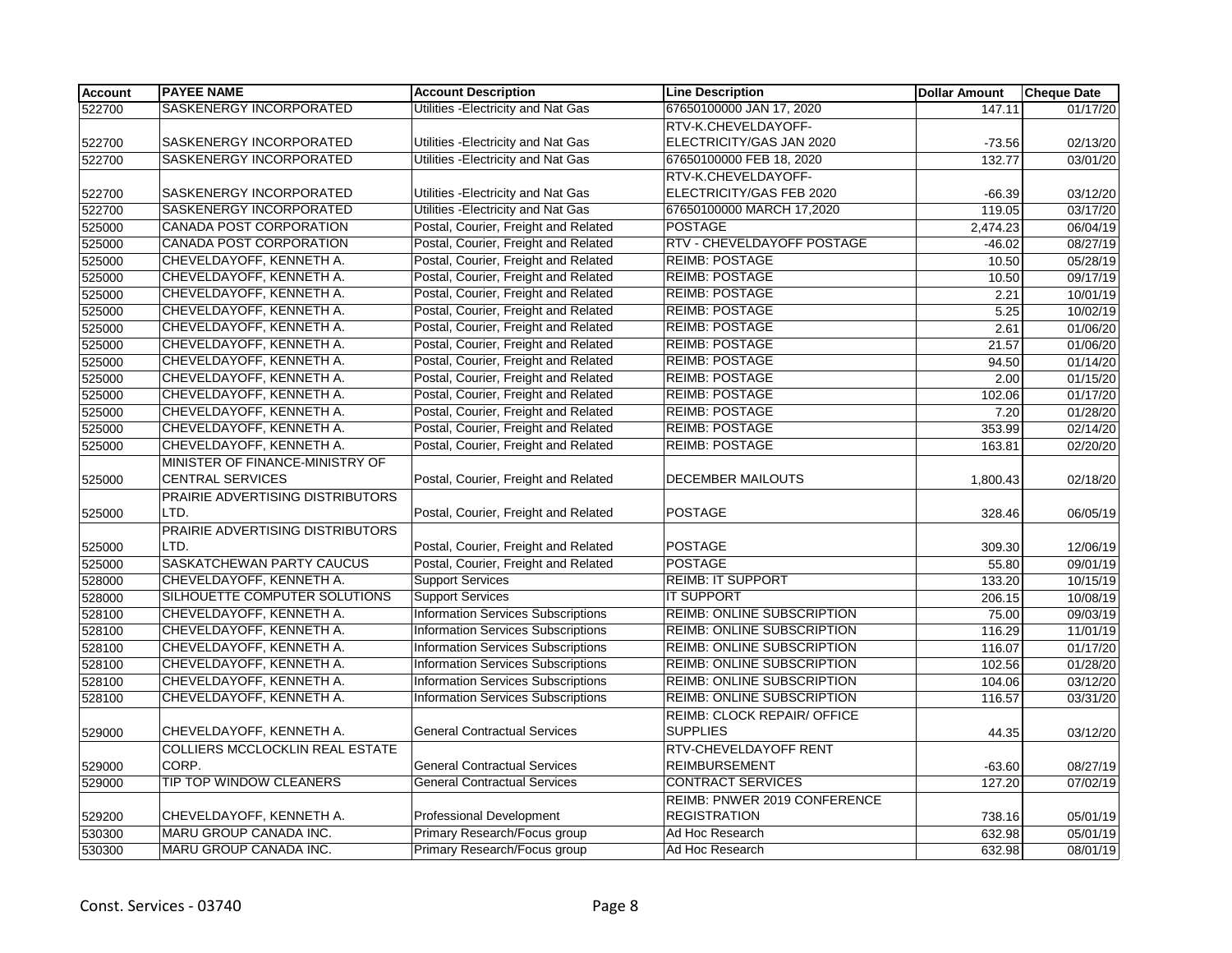| <b>Account</b> | <b>PAYEE NAME</b>                                              | <b>Account Description</b>                                        | <b>Line Description</b>                             | <b>Dollar Amount</b> | <b>Cheque Date</b>    |
|----------------|----------------------------------------------------------------|-------------------------------------------------------------------|-----------------------------------------------------|----------------------|-----------------------|
| 530300         | MARU GROUP CANADA INC.                                         | Primary Research/Focus group                                      | <b>AD HOC RESEARCH</b>                              | 661.11               | 11/01/19              |
| 530300         | MARU GROUP CANADA INC.                                         | Primary Research/Focus group                                      | Ad Hoc Research                                     | 661.11               | 03/01/20              |
| 530500         | <b>CHABAD OF SASKATOON</b>                                     | Media Placement                                                   | <b>ADVERTISING</b>                                  | 87.50                | 12/04/19              |
| 530500         | CHILD FIND SASKATCHEWAN                                        | Media Placement                                                   | <b>ADVERTISING</b>                                  | 55.55                | 06/01/19              |
| 530500         | MASH STRATEGY INC.                                             | Media Placement                                                   | <b>ADVERTISING</b>                                  | 530.00               | 03/27/20              |
| 530500         | <b>MUSKEG MEDIA</b>                                            | <b>Media Placement</b>                                            | <b>ADVERTISING</b>                                  | 500.00               | 12/02/19              |
| 530500         | <b>MUSKEG MEDIA</b>                                            | Media Placement                                                   | <b>ADVERTISING</b>                                  | 500.00               | 01/01/20              |
| 530500         | <b>MUSKEG MEDIA</b>                                            | <b>Media Placement</b>                                            | <b>ADVERTISING</b>                                  | $-500.00$            | 01/30/20              |
| 530500         | REC MEDIA INC.                                                 | Media Placement                                                   | <b>ADVERTISING</b>                                  | 992.25               | 12/01/19              |
| 530500         | <b>SASK MUSIC EDUCATORS</b><br><b>ASSOCIATION</b>              | Media Placement                                                   | <b>ADVERTISING</b>                                  | 45.00                | 12/01/19              |
| 530500         | SASKATCHEWAN BASEBALL HALL OF<br>FAME & MUSEUM ASSOCIATION INC | <b>Media Placement</b>                                            | ADVERTISING                                         | 50.00                | 10/01/19              |
| 530500         | SASKATOON DESIGNETC                                            | Media Placement                                                   | <b>ADVERTISING</b>                                  | 88.34                | $\overline{07/01/19}$ |
| 530500         | SASKATOON DESIGNETC                                            | Media Placement                                                   | <b>ADVERTISING</b>                                  | 200.00               | 03/02/20              |
| 530500         | SASKATOON SOCCER CENTRE INC.                                   | Media Placement                                                   | ADVERTISING                                         | 300.00               | 04/01/19              |
| 530500         | SASKATOON SPORTS HALL OF FAME                                  | <b>Media Placement</b>                                            | <b>ADVERTISING</b>                                  | 100.00               | 11/01/19              |
| 530500         | ST. ANDREW'S COLLEGE                                           | <b>Media Placement</b>                                            | <b>ADVERTISING</b>                                  | 56.25                | 03/03/20              |
| 530500         | UNIVERSITY OF SASKATCHEWAN                                     | <b>Media Placement</b>                                            | <b>ADVERTISING</b>                                  | 1,500.00             | 07/01/19              |
| 530800         | <b>WESTERN LITHO PRINTERS LTD.</b>                             | Publications                                                      | <b>NEWSLETTERS</b>                                  | 1,668.60             | 06/01/19              |
| 530800         | <b>WRITE WAY NEWSLETTERS</b>                                   | <b>Publications</b>                                               | <b>NEWSLETTERS</b>                                  | 525.00               | 11/01/19              |
| 530800         | <b>WRITE WAY NEWSLETTERS</b>                                   | Publications                                                      | <b>NEWSLETTERS</b>                                  | 625.00               | 11/01/19              |
| 530800         | <b>WRITE WAY NEWSLETTERS</b>                                   | Publications                                                      | <b>NEWSLETTERS</b>                                  | 525.00               | 12/01/19              |
| 530800         | <b>WRITE WAY NEWSLETTERS</b>                                   | Publications                                                      | <b>NEWSLETTERS</b>                                  | 625.00               | 02/01/20              |
| 530800         | <b>WRITE WAY NEWSLETTERS</b>                                   | Publications                                                      | <b>NEWSLETTERS</b>                                  | 525.00               | 02/01/20              |
| 530800         | <b>WRITE WAY NEWSLETTERS</b>                                   | Publications                                                      | NEWSLETTERS                                         | 500.00               | 03/01/20              |
| 530800         | <b>WRITE WAY NEWSLETTERS</b>                                   | Publications                                                      | <b>NEWSLETTERS</b>                                  | 525.00               | 03/01/20              |
| 530900         | CHEVELDAYOFF, KENNETH A.                                       | Promotional Items                                                 | <b>REIMB: WREATH</b>                                | 75.00                | 11/01/19              |
| 530900         | SASKATOON POPPY CAMPAIGN                                       | <b>Promotional Items</b>                                          | <b>WREATH</b>                                       | 75.00                | 09/04/19              |
| 530900         | <b>TREASURE HOUSE IMPORTS LTD.</b>                             | <b>Promotional Items</b>                                          | PROMOTIONAL ITEMS                                   | 195.00               | 04/01/19              |
| 530900         | TREASURE HOUSE IMPORTS LTD.                                    | <b>Promotional Items</b>                                          | <b>SASK FLAG PINS</b>                               | 430.00               | 09/01/19              |
| 530900         | <b>WESTERN LITHO PRINTERS LTD.</b>                             | <b>Promotional Items</b>                                          | CHRISTMAS CARDS/CALENDAR                            | 1,294.26             | 01/01/20              |
| 543201         | <b>CONEXUS ARTS CENTRE</b>                                     | Deputy Minister/Ministry Head Business<br>Expenses - Refreshments | STUDENT DRINKS - 20000157 K.<br><b>CHEVELDAYOFF</b> | 33.00                | 07/01/19              |
| 550100         | <b>WESTERN LITHO PRINTERS LTD.</b>                             | <b>Printed Forms</b>                                              | LETTERHEADS NO GST                                  | 318.00               | 06/01/19              |
| 550100         | WESTERN LITHO PRINTERS LTD.                                    | <b>Printed Forms</b>                                              | <b>ENVELOPES</b>                                    | 338.76               | 01/01/20              |
| 550100         | WESTERN LITHO PRINTERS LTD.                                    | <b>Printed Forms</b>                                              | <b>ENVELOPES</b>                                    | 312.70               | 01/01/20              |
| 550200         | CHEVELDAYOFF, KENNETH A.                                       | Books, Mags and Ref Materials                                     | <b>REIMB: SUBSCRIPTION</b>                          | 352.80               | 09/03/19              |
| 550200         | CHEVELDAYOFF, KENNETH A.                                       | Books, Mags and Ref Materials                                     | <b>REIMB: SUBSCRIPTION</b>                          | 24.95                | 09/10/19              |
| 550200         | CHEVELDAYOFF, KENNETH A.                                       | Books, Mags and Ref Materials                                     | <b>REIMB: SUBSCRIPTION</b>                          | 26.20                | 11/01/19              |
| 550200         | CHEVELDAYOFF, KENNETH A.                                       | Books, Mags and Ref Materials                                     | <b>REIMB: SUBSCRIPTION</b>                          | 37.80                | 02/20/20              |
| 550200         | CHEVELDAYOFF, KENNETH A.                                       | Books, Mags and Ref Materials                                     | <b>REIMB: SUBSCRIPTION</b>                          | 37.80                | 03/03/20              |
| 550200         | CHEVELDAYOFF, KENNETH A.                                       | Books, Mags and Ref Materials                                     | <b>REIMB: SUBSCRIPTION</b>                          | 115.49               | 03/31/20              |
| 550200         | WESTERN LITHO PRINTERS LTD.                                    | Books, Mags and Ref Materials                                     | <b>MAPS</b>                                         | 418.70               | 12/01/19              |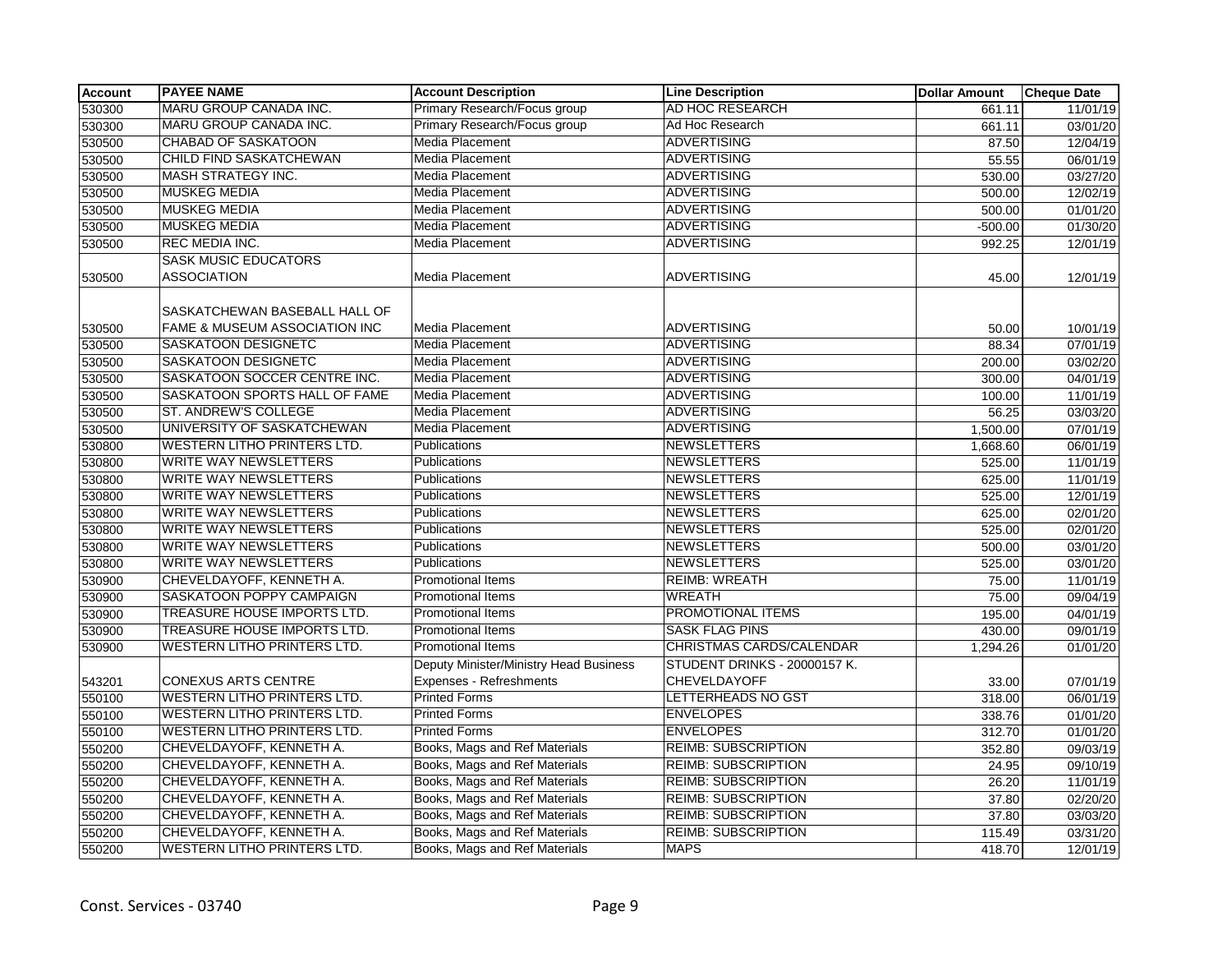| <b>Account</b> | <b>PAYEE NAME</b>        | <b>Account Description</b>         | <b>Line Description</b>       | <b>Dollar Amount</b> | <b>Cheque Date</b>    |
|----------------|--------------------------|------------------------------------|-------------------------------|----------------------|-----------------------|
| 555000         | CHEVELDAYOFF, KENNETH A. | <b>Other Material and Supplies</b> | <b>REIMB: OFFICE SUPPLIES</b> | 31.62                | 05/01/19              |
| 555000         | CHEVELDAYOFF, KENNETH A. | <b>Other Material and Supplies</b> | <b>REIMB: OFFICE SUPPLIES</b> | 61.16                | 05/28/19              |
| 555000         | CHEVELDAYOFF, KENNETH A. | <b>Other Material and Supplies</b> | <b>REIMB: OFFICE SUPPLIES</b> | 9.54                 | 06/01/19              |
| 555000         | CHEVELDAYOFF, KENNETH A. | <b>Other Material and Supplies</b> | <b>REIMB: OFFICE SUPPLIES</b> | 85.92                | 06/01/19              |
| 555000         | CHEVELDAYOFF, KENNETH A. | <b>Other Material and Supplies</b> | <b>REIMB: OFFICE SUPPLIES</b> | 12.00                | 06/02/19              |
| 555000         | CHEVELDAYOFF, KENNETH A. | <b>Other Material and Supplies</b> | <b>REIMB: OFFICE SUPPLIES</b> | 48.44                | 06/03/19              |
| 555000         | CHEVELDAYOFF, KENNETH A. | Other Material and Supplies        | <b>REIMB: OFFICE SUPPLIES</b> | 8.87                 | 06/03/19              |
| 555000         | CHEVELDAYOFF, KENNETH A. | <b>Other Material and Supplies</b> | <b>REIMB: OFFICE SUPPLIES</b> | 3.30                 | 06/07/19              |
| 555000         | CHEVELDAYOFF, KENNETH A. | <b>Other Material and Supplies</b> | <b>REIMB: OFFICE SUPPLIES</b> | 25.95                | 06/07/19              |
| 555000         | CHEVELDAYOFF, KENNETH A. | <b>Other Material and Supplies</b> | <b>REIMB: OFFICE SUPPLIES</b> | 147.34               | 06/10/19              |
| 555000         | CHEVELDAYOFF, KENNETH A. | <b>Other Material and Supplies</b> | <b>REIMB: OFFICE SUPPLIES</b> | 19.01                | $\overline{07/01/19}$ |
| 555000         | CHEVELDAYOFF, KENNETH A. | Other Material and Supplies        | <b>REIMB: OFFICE SUPPLIES</b> | 55.90                | 08/01/19              |
| 555000         | CHEVELDAYOFF, KENNETH A. | <b>Other Material and Supplies</b> | <b>REIMB: OFFICE SUPPLIES</b> | 87.04                | 08/01/19              |
| 555000         | CHEVELDAYOFF, KENNETH A. | <b>Other Material and Supplies</b> | <b>REIMB: OFFICE SUPPLIES</b> | 102.36               | 08/12/19              |
| 555000         | CHEVELDAYOFF, KENNETH A. | <b>Other Material and Supplies</b> | <b>REIMB: OFFICE SUPPLIES</b> | 29.95                | 08/12/19              |
| 555000         | CHEVELDAYOFF, KENNETH A. | Other Material and Supplies        | <b>REIMB: OFFICE SUPPLIES</b> | 168.92               | 09/03/19              |
| 555000         | CHEVELDAYOFF, KENNETH A. | <b>Other Material and Supplies</b> | <b>REIMB: OFFICE SUPPLIES</b> | 47.48                | 09/03/19              |
| 555000         | CHEVELDAYOFF, KENNETH A. | <b>Other Material and Supplies</b> | <b>REIMB: OFFICE SUPPLIES</b> | 20.78                | 10/01/19              |
| 555000         | CHEVELDAYOFF, KENNETH A. | <b>Other Material and Supplies</b> | <b>REIMB: OFFICE SUPPLIES</b> | 33.11                | 10/06/19              |
| 555000         | CHEVELDAYOFF, KENNETH A. | <b>Other Material and Supplies</b> | <b>REIMB: OFFICE SUPPLIES</b> | 196.37               | 10/21/19              |
| 555000         | CHEVELDAYOFF, KENNETH A. | Other Material and Supplies        | <b>REIMB: OFFICE SUPPLIES</b> | 50.69                | 11/01/19              |
| 555000         | CHEVELDAYOFF, KENNETH A. | <b>Other Material and Supplies</b> | <b>REIMB: OFFICE SUPPLIES</b> | 32.83                | 11/01/19              |
| 555000         | CHEVELDAYOFF, KENNETH A. | <b>Other Material and Supplies</b> | <b>REIMB: OFFICE SUPPLIES</b> | 24.42                | 11/01/19              |
| 555000         | CHEVELDAYOFF, KENNETH A. | <b>Other Material and Supplies</b> | <b>REIMB: OFFICE SUPPLIES</b> | 284.49               | 12/04/19              |
| 555000         | CHEVELDAYOFF, KENNETH A. | <b>Other Material and Supplies</b> | <b>REIMB: OFFICE SUPPLIES</b> | 113.82               | 12/13/19              |
| 555000         | CHEVELDAYOFF, KENNETH A. | <b>Other Material and Supplies</b> | <b>REIMB: OFFICE SUPPLIES</b> | 105.76               | 12/19/19              |
| 555000         | CHEVELDAYOFF, KENNETH A. | <b>Other Material and Supplies</b> | <b>REIMB: OFFICE SUPPLIES</b> | 82.82                | 12/30/19              |
| 555000         | CHEVELDAYOFF, KENNETH A. | <b>Other Material and Supplies</b> | <b>REIMB: OFFICE SUPPLIES</b> | 169.07               | 12/30/19              |
| 555000         | CHEVELDAYOFF, KENNETH A. | <b>Other Material and Supplies</b> | <b>REIMB: OFFICE SUPPLIES</b> | 19.84                | 01/06/20              |
| 555000         | CHEVELDAYOFF, KENNETH A. | <b>Other Material and Supplies</b> | <b>REIMB: OFFICE SUPPLIES</b> | 23.69                | 01/06/20              |
| 555000         | CHEVELDAYOFF, KENNETH A. | <b>Other Material and Supplies</b> | <b>REIMB: OFFICE SUPPLIES</b> | 12.62                | 01/06/20              |
| 555000         | CHEVELDAYOFF, KENNETH A. | Other Material and Supplies        | <b>REIMB: OFFICE SUPPLIES</b> | 6.24                 | 01/13/20              |
| 555000         | CHEVELDAYOFF, KENNETH A. | <b>Other Material and Supplies</b> | <b>REIMB: OFFICE SUPPLIES</b> | 42.70                | 01/15/20              |
|                | CHEVELDAYOFF, KENNETH A. | <b>Other Material and Supplies</b> | <b>REIMB: OFFICE SUPPLIES</b> |                      | 01/17/20              |
| 555000         | CHEVELDAYOFF, KENNETH A. | <b>Other Material and Supplies</b> | <b>REIMB: OFFICE SUPPLIES</b> | 123.69               |                       |
| 555000         |                          |                                    | <b>REIMB: OFFICE SUPPLIES</b> | 67.15                | 01/17/20              |
| 555000         | CHEVELDAYOFF, KENNETH A. | <b>Other Material and Supplies</b> |                               | 28.46                | 01/28/20              |
| 555000         | CHEVELDAYOFF, KENNETH A. | Other Material and Supplies        | <b>REIMB: OFFICE SUPPLIES</b> | 202.57               | 01/28/20              |
| 555000         | CHEVELDAYOFF, KENNETH A. | <b>Other Material and Supplies</b> | <b>REIMB: OFFICE SUPPLIES</b> | 33.85                | 01/30/20              |
| 555000         | CHEVELDAYOFF, KENNETH A. | <b>Other Material and Supplies</b> | <b>REIMB: OFFICE SUPPLIES</b> | 69.92                | 02/12/20              |
| 555000         | CHEVELDAYOFF, KENNETH A. | Other Material and Supplies        | <b>REIMB: OFFICE SUPPLIES</b> | 15.76                | 02/14/20              |
| 555000         | CHEVELDAYOFF, KENNETH A. | <b>Other Material and Supplies</b> | <b>REIMB: OFFICE SUPPLIES</b> | 168.47               | 02/14/20              |
| 555000         | CHEVELDAYOFF, KENNETH A. | Other Material and Supplies        | <b>REIMB: OFFICE SUPPLIES</b> | 42.79                | 02/20/20              |
| 555000         | CHEVELDAYOFF, KENNETH A. | <b>Other Material and Supplies</b> | <b>REIMB: OFFICE SUPPLIES</b> | 49.94                | 03/03/20              |
| 555000         | CHEVELDAYOFF, KENNETH A. | Other Material and Supplies        | <b>REIMB: OFFICE SUPPLIES</b> | 50.91                | 03/04/20              |
| 555000         | CHEVELDAYOFF, KENNETH A. | <b>Other Material and Supplies</b> | <b>REIMB: OFFICE SUPPLIES</b> | 16.63                | 03/12/20              |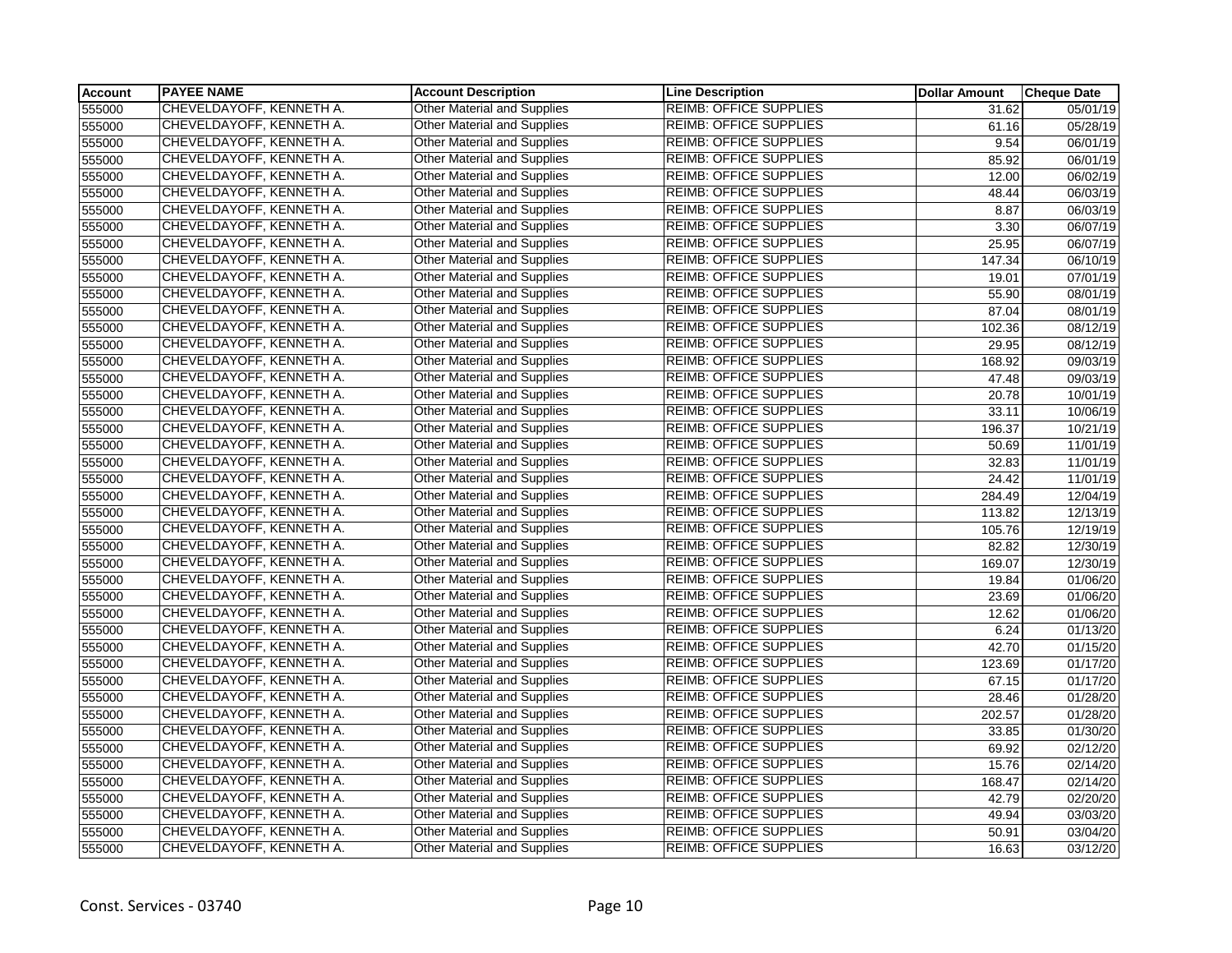| <b>Account</b> | <b>IPAYEE NAME</b>        | <b>IAccount Description</b>        | <b>ILine Description</b>       | <b>IDollar Amount</b> | <b>ICheque Date</b> |
|----------------|---------------------------|------------------------------------|--------------------------------|-----------------------|---------------------|
| 555000         | ICHEVELDAYOFF. KENNETH A. | <b>Other Material and Supplies</b> | <b>IREIMB: OFFICE SUPPLIES</b> | 62.22                 | 03/31/20            |
| 555000         | <b>ISIGNETT SIGNS</b>     | <b>Other Material and Supplies</b> | <b>OFFICE SUPPLIES</b>         | 318.00                | 12/13/19            |
| 564300         | ICHEVELDAYOFF, KENNETH A. | Computer Hardware - Exp.           | IREMB: COMPUTER HARDWARE       | 916.79                | 10/01/19            |
| 564600         | ICHEVELDAYOFF. KENNETH A. | Computer Software -Exp             | <b>REIMB: SOFTWARE</b>         | 120.99                | 10/01/19            |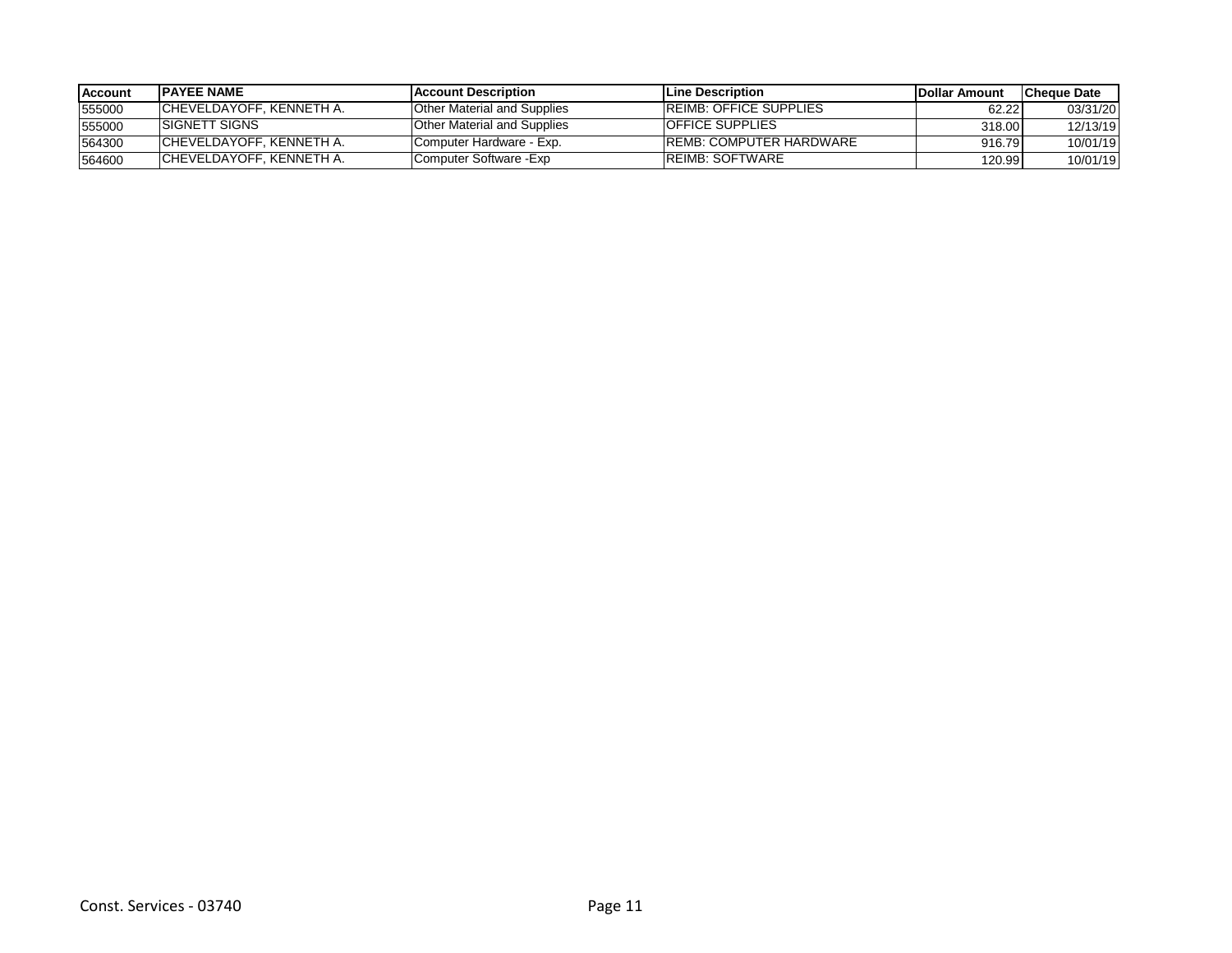# **LEGISLATIVE ASSEMBLY OF SASKATCHEWAN MEMBERS' ACCOUNTABILITY AND DISCLOSURE REPORT For the fiscal year ending March 31, 2020**

### **DIRECTIVE #6 - CONSTITUENCY ASSISTANT EXPENSES**

**2019-2020 TOTAL: \$65,952.05**

| <b>Account</b> | <b>Payee Name</b>         | <b>Account Description</b>    | <b>Dollar Amount</b> | <b>Cheque Date</b> |  |
|----------------|---------------------------|-------------------------------|----------------------|--------------------|--|
|                |                           |                               |                      |                    |  |
| 513000         | TOUPIN, BRIANNE D         | <b>Out-of-Scope Permanent</b> | 836.00               | 01/23/20           |  |
| 513000         | <b>TOUPIN, BRIANNE D</b>  | Out-of-Scope Permanent        | 1,320.00             | 02/05/20           |  |
| 513000         | <b>TOUPIN, BRIANNE D</b>  | Out-of-Scope Permanent        | 1,320.00             | 02/19/20           |  |
| 513000         | <b>TOUPIN, BRIANNE D</b>  | Out-of-Scope Permanent        | 1,500.00             | 03/04/20           |  |
| 513000         | TOUPIN, BRIANNE D         | Out-of-Scope Permanent        | 1,500.00             | 03/18/20           |  |
| 513000         | TOUPIN, BRIANNE D         | <b>Out-of-Scope Permanent</b> | 2,080.00             | 04/01/20           |  |
| 513000         | <b>TOUPIN, BRIANNE D</b>  | Out-of-Scope Permanent        | 416.00               | 04/09/20           |  |
| 514000         | ALAMARES, JENNY S         | Casual/Term                   | 67.26                | 04/16/19           |  |
| 514000         | ALLEY, CONNIE K           | Casual/Term                   | 67.26                | 05/29/19           |  |
| 514000         | ALLEY, CONNIE K           | Casual/Term                   | 336.31               | 06/12/19           |  |
| 514000         | HILL, LAUREN C.N.         | Casual/Term                   | 336.31               | 08/07/19           |  |
| 514000         | HILL, LAUREN C.N.         | Casual/Term                   | 807.14               | 08/07/19           |  |
| 514000         | HILL, LAUREN C.N.         | Casual/Term                   | 605.36               | 08/21/19           |  |
| 514000         | HILL, LAUREN C.N.         | Casual/Term                   | 1,277.98             | 09/18/19           |  |
| 514000         | HILL, LAUREN C.N.         | Casual/Term                   | 627.78               | 11/13/19           |  |
| 514000         | HILL, LAUREN C.N.         | Casual/Term                   | 235.42               | 11/27/19           |  |
| 514000         | LANG, ALLISON G           | Casual/Term                   | 67.26                | 09/18/19           |  |
| 514000         | LANG, ALLISON G           | Casual/Term                   | 67.26                | 11/13/19           |  |
| 514300         | HUJBER, PAMELA J          | Part-Time/Permanent Part-Time | 347.82               | 09/18/19           |  |
| 514300         | HUJBER, PAMELA J          | Part-Time/Permanent Part-Time | 695.64               | 10/02/19           |  |
| 514300         | HUJBER, PAMELA J          | Part-Time/Permanent Part-Time | 695.64               | 10/16/19           |  |
| 514300         | HUJBER, PAMELA J          | Part-Time/Permanent Part-Time | 1,089.84             | 11/01/19           |  |
| 514300         | HUJBER, PAMELA J          | Part-Time/Permanent Part-Time | 787.01               | 11/13/19           |  |
| 514300         | MERTA, MATTEA A.B.        | Part-Time/Permanent Part-Time | 1,133.05             | 11/27/19           |  |
| 514300         | MERTA, MATTEA A.B.        | Part-Time/Permanent Part-Time | 1,317.50             | 12/11/19           |  |
| 514300         | MERTA, MATTEA A.B.        | Part-Time/Permanent Part-Time | 1,317.50             | 12/24/19           |  |
| 514300         | MERTA, MATTEA A.B.        | Part-Time/Permanent Part-Time | 922.25               | 01/08/20           |  |
| 514300         | MERTA, MATTEA A.B.        | Part-Time/Permanent Part-Time | 658.75               | 01/23/20           |  |
| 514300         | MERTA, MATTEA A.B.        | Part-Time/Permanent Part-Time | 325.42               | 03/04/20           |  |
| 514300         | WRIGHT, BARBARA L.        | Part-Time/Permanent Part-Time | 0.00                 | 04/03/19           |  |
| 514300         | WRIGHT, BARBARA L.        | Part-Time/Permanent Part-Time | 1,844.50             | 04/16/19           |  |
| 514300         | WRIGHT, BARBARA L.        | Part-Time/Permanent Part-Time | 1,660.05             | 05/01/19           |  |
| 514300         | WRIGHT, BARBARA L.        | Part-Time/Permanent Part-Time | 1,844.50             | 05/15/19           |  |
| 514300         | <b>WRIGHT, BARBARA L.</b> | Part-Time/Permanent Part-Time | 1,660.05             | 05/29/19           |  |
| 514300         | WRIGHT, BARBARA L.        | Part-Time/Permanent Part-Time | 1,844.50             | 06/12/19           |  |
| 514300         | <b>WRIGHT, BARBARA L.</b> | Part-Time/Permanent Part-Time | 1,844.50             | 06/26/19           |  |
| 514300         | WRIGHT, BARBARA L.        | Part-Time/Permanent Part-Time | 1,475.60             | 07/10/19           |  |
| 514300         | <b>WRIGHT, BARBARA L.</b> | Part-Time/Permanent Part-Time | 1,844.50             | 07/24/19           |  |